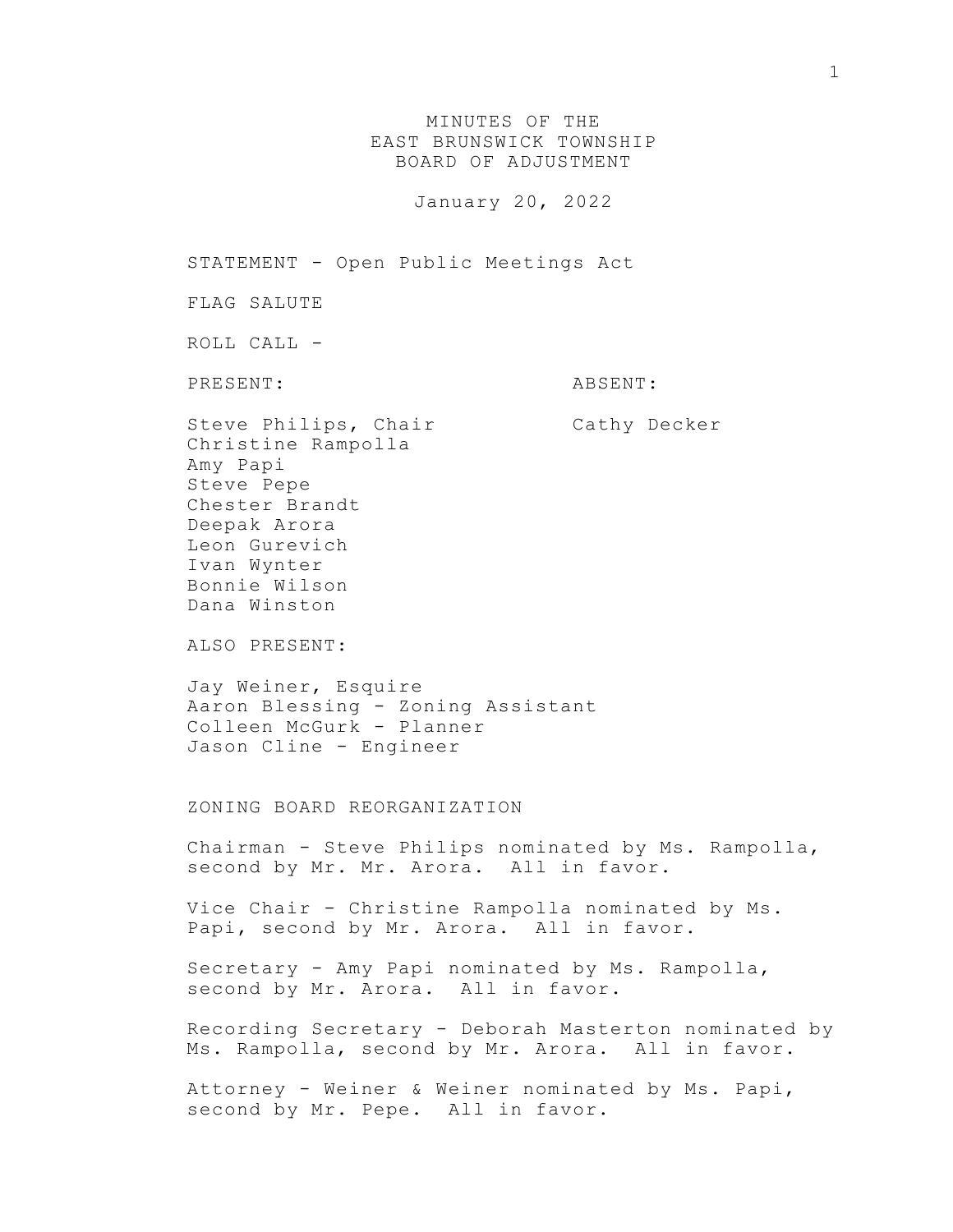Engineer - Remington & Vernick Engineers nominated by Ms. Rampolla, second by Mr. Pepe. All in favor.

Conflict Engineer - CME Associates nominated by Ms. Rampolla, second by Ms. Papi. All in favor.

Conflict Attorney - Shamy, Shipers & Lonski nominated by Ms. Rampolla, second by Mr. Pepe. All in favor.

# MINUTES

December 16, 2021 - Motion to approve minutes by Ms. Rampolla, second by Mr. Brandt. Minutes approved.

# RESOLUTIONS

Application #Z-21-31 - Pradhan - Proposed addition to existing single-family dwelling located at 63 Rice Run, block 88.41, lot 2, in the VG zone. Motion to adopt by Mr. Pepe, second by Ms. Rampolla. Resolution adopted.

Annual Report - Motion to adopt annual report by Mr. Gurevich, second by Mr. Arora. Resolution adopted.

#### NEW BUSINESS

Application #Z-21-33 - Marciante - Proposed addition to existing single-family dwelling located at 4 Greenwood Court, block 699, lot 16, in the R-3 zone. Mandatory date March 30, 2022. Motion to approve with conditions by Mr. Arora, second by Mr. Gurevich. Application approved with conditions.

# ANNUAL REPORT

Annual report for 2021 (revised) - discussed.

### ADJOURNMENT

Motion to adjourn by Mr. Gurevich, second by Mr. Arora. Meeting adjourned at 8:37 p.m.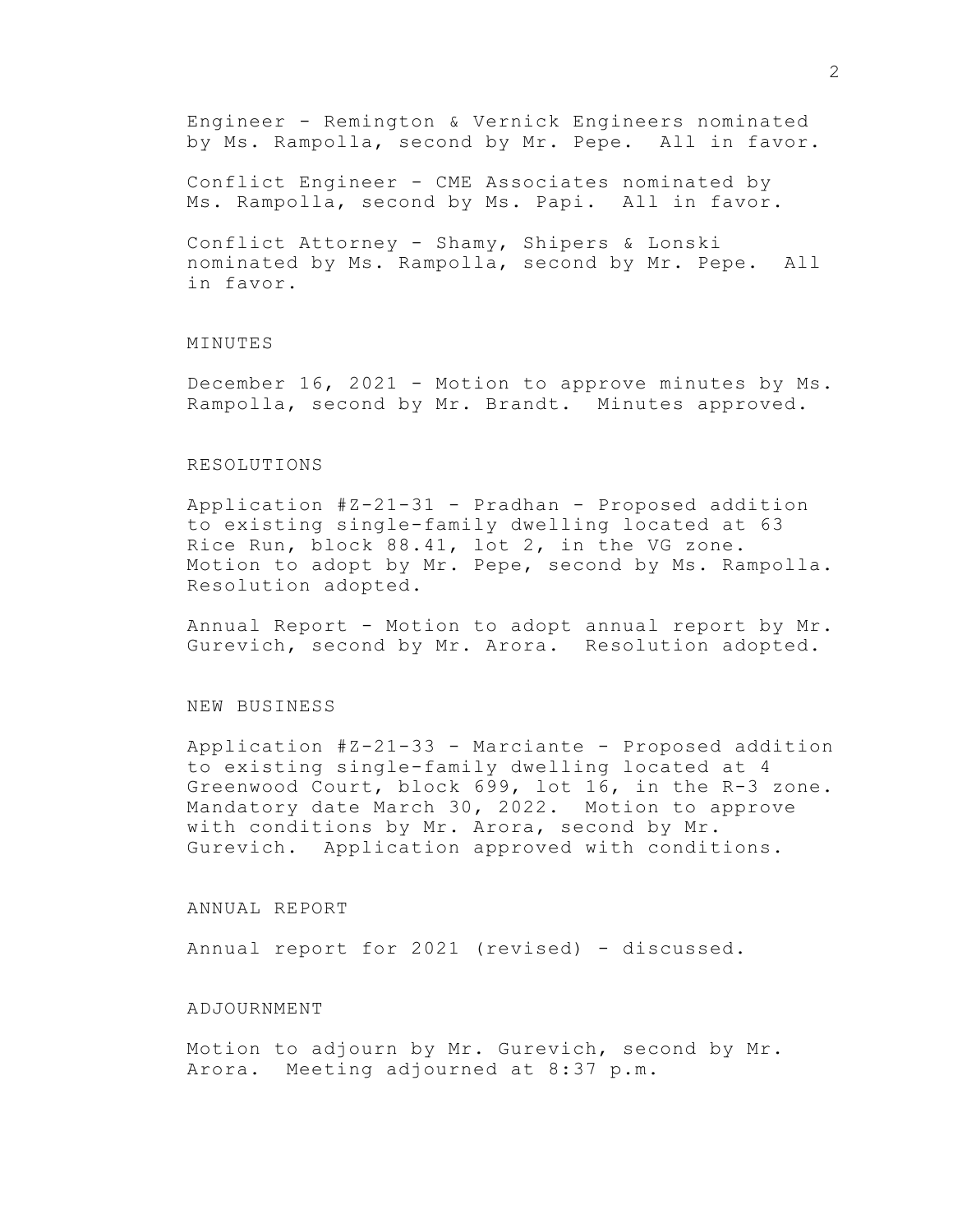MR. WEINER: Good evening, everybody. This is the January 20, 2022, East Brunswick Township Zoning Board of Adjustment meeting. In accordance with the Open Public Meeting Law, on December 30, 2021, notice of this meeting stating the time, date, and location was sent to the Home News Tribune, filed with the township clerk, and posted on the bulletin board in the lobby of the municipal building. A copy of this notice will be incorporated in the minutes of this meeting. The zoning board will not hear any case beyond 10 o'clock p.m. with the exception of any hearing in progress at that time and will terminate all testimony at 10:30 p.m. The chair reserves the right to call any application in an order different from that appearing on the agenda.

Additionally, the township is using the telephone meeting format in an effort to mitigate chance of exposure to COVID-19 as a part of the township's ongoing effort to slow the rate of transmission and avoid overwhelming our treatment centers. The dial-in information and agenda have been posted on the township web site and are posted on EBTV for members of the public. Members of the public can call in with the number provided if they have any questions for the zoning board members. You will have 3 minutes to speak. Should you have any further comments or questions, the planning and engineering office is always available by e-mail and phone. Each member of the public shall only have one opportunity to speak during the public portion.

Thank you in advance for your patience as we -- as we implement this new technology to continue to move the township forward during this health emergency.

For those of you who don't know who I am, my name is Jay Weiner. I am the attorney for the zoning board of adjustment. I have started this evening this evening because this is our reorganization meeting, and the first order of business should be the nominating and voting on a new chairperson for the calendar year, and at that point -- at this point, I would like to open the floor for any nominations for chair.

MS. RAMPOLLA: Jay, I would like to make a motion.

MR. ARORA: I can second it. MS. RAMPOLLA: To -- I'd like to make a motion to nominate Steve Philips to be our chair -- MR. ARORA: I can second it.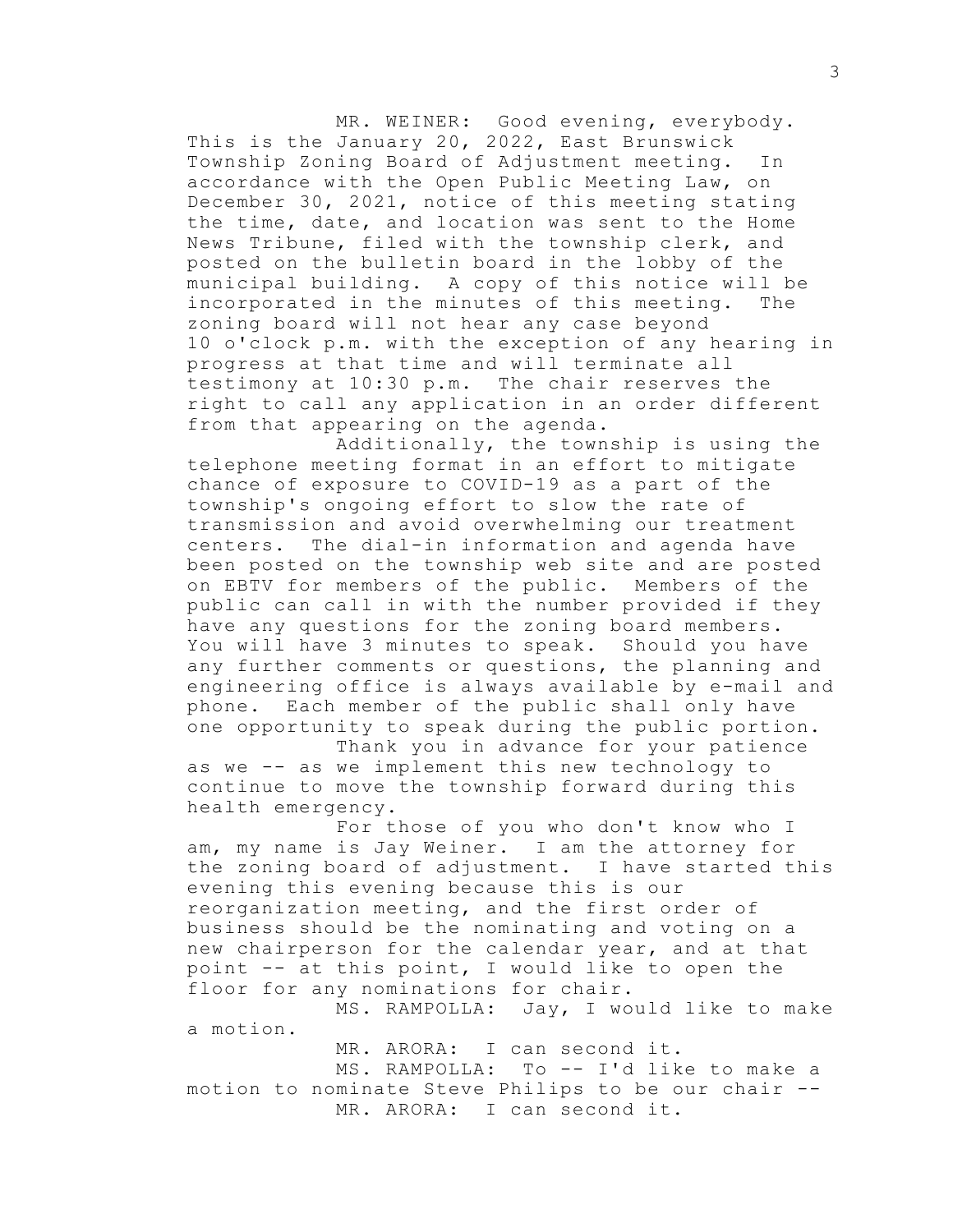MS. RAMPOLLA: -- for this year for zoning board. Steve -- as most of you all know, Steve has been on the board for many years. I asked him. It's actually 25 years. He's served as chair a number of times so we already know he will be a great chair again. And so I am pleased to make that nomination. MR. ARORA: And I can second that nomination again based on what Christine said. She did a great job. And having Steve back again with his experience, there is no questions about it. That's all. MR. WEINER: And for the record, the nomination was moved by Christine Rampolla and seconded by Deepak Arora. If there is no other actions, we can put this to the vote -- to a vote. Aaron, you want to -- MR. BLESSING: Mr. Weiner. MR. WEINER: -- want to call the roll, please do clerk. MR. BLESSING: Certainly. Mr. Pepe. MR. PEPE: Yes. MR. BLESSING: Mr. Gurevich. MR. GUREVICH: Yes. MR. BLESSING: Mr. Arora. MR. ARORA: Yes. MR. BLESSING: Mr. Wynter. MR. WYNTER: Yes. MR. BLESSING: Mr. Brandt. MR. BRANDT: Yes. MR. BLESSING: Miss Wilson. MS. WILSON: Yes. MR. BLESSING: Thank you. Miss Winston. MS. WINSTON: Yes. MR. BLESSING: Thank you. Miss Papi. MS. PAPI: Yes. MR. BLESSING: Mr. Philips. MR. PHILIPS: Sure. MR. BLESSING: Miss Rampolla. MS. RAMPOLLA: Yes. THE CHAIRMAN: I thank the board for their confidence. I fooled all of you into thinking I actually know what I'm doing so that's good. Thank you for that. Continuing with the nominations, we will now listen for a nomination for the vice chair. MS. PAPI: I'd like to -- THE CHAIRMAN: Yes, Amy. MS. PAPI: Yes. It's my pleasure, Madam Previous Chair -- it's my pleasure nominating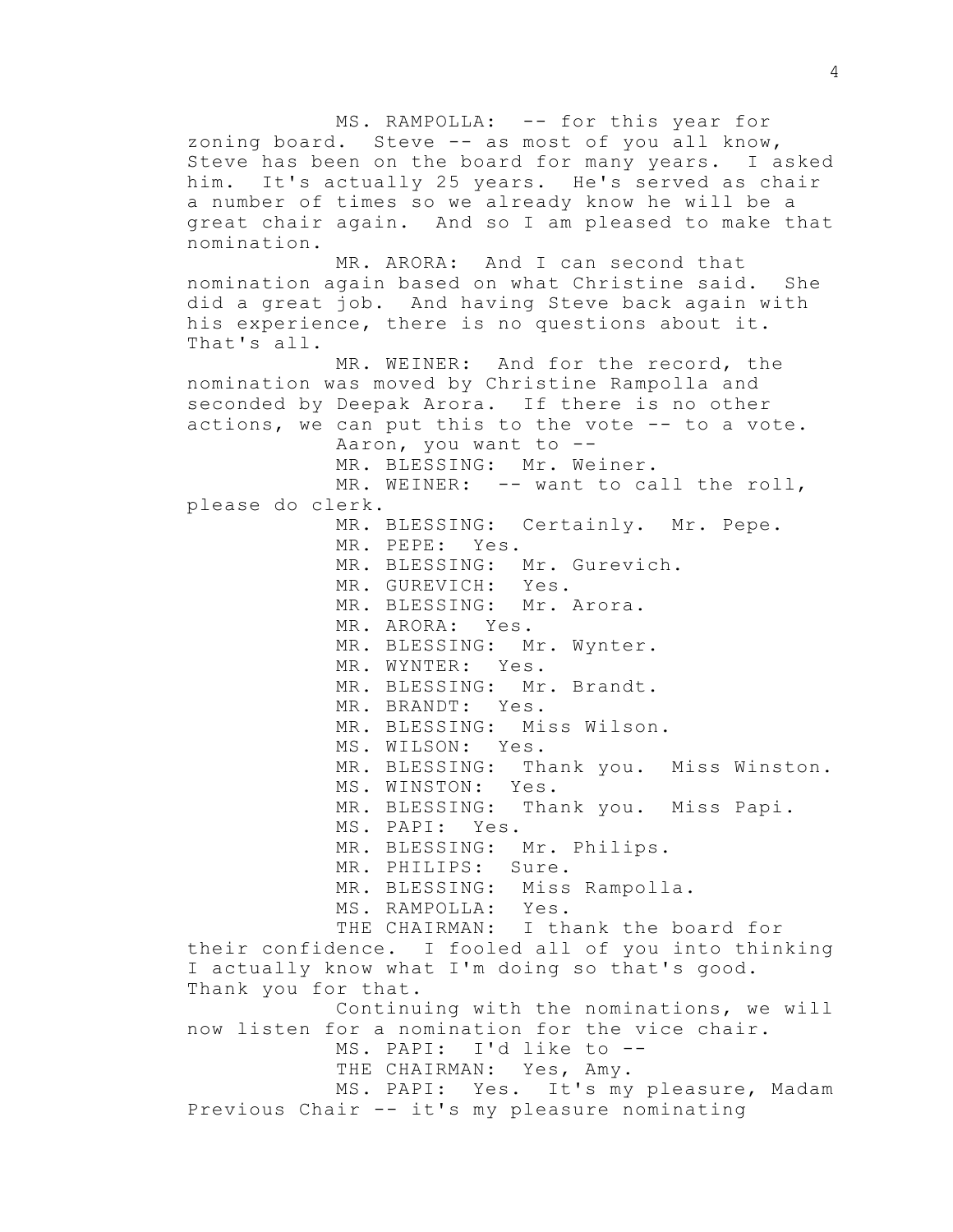Christine Rampolla for the vice chair. I want to also say that, Christine, during the time of your being the chairperson, your position -- you were knowledgeable, professional. You had -- you were very good, and I just want to thank you for your leadership. MS. RAMPOLLA: Thank you. MR. ARORA: And I will second that motion. Christine is a great leaser. She did a wonderful job last year chairing the zoning board. I would second that. THE CHAIRMAN: Are there any other nominations for vice chair? Seeing none, Aaron, if you could please call the roll. MR. BLESSING: Mr. Pepe. MR. PEPE: Yes. MR. BLESSING: Mr. Gurevich. MR. GUREVICH: Yes. MR. BLESSING: Mr. Arora. MR. ARORA: Yes. MR. BLESSING: Mr. Wynter. MR. WYNTER: Yes. MR. BLESSING: Mr. Brandt. MR. BRANDT: Yes. MR. BLESSING: Miss Wilson. MS. WILSON: Yes. MR. BLESSING: Miss Winston. MS. WINSTON: Yes. MR. BLESSING: Miss Papi. MS. PAPI: Yes. MR. BLESSING: Mr. Philips. THE CHAIRMAN: Yes. MR. BLESSING: Miss Rampolla. MS. RAMPOLLA: Yes. THE CHAIRMAN: Okay. Thank you, and welcome aboard to vice chair, and thank you again. MR. BRANDT: Congratulations. MR. ARORA: Congratulations, both of you. THE CHAIRMAN: Our next board member we need is the secretary, and I would listen for nominations for the board secretary. MS. RAMPOLLA: I'd like to make a motion to nominate Amy Papi as secretary of our zoning board. She does a great job as secretary, and we hope she'll stay. THE CHAIRMAN: We got a second from the dog. MR. ARORA: I will second. MR. GUREVICH: We got a second over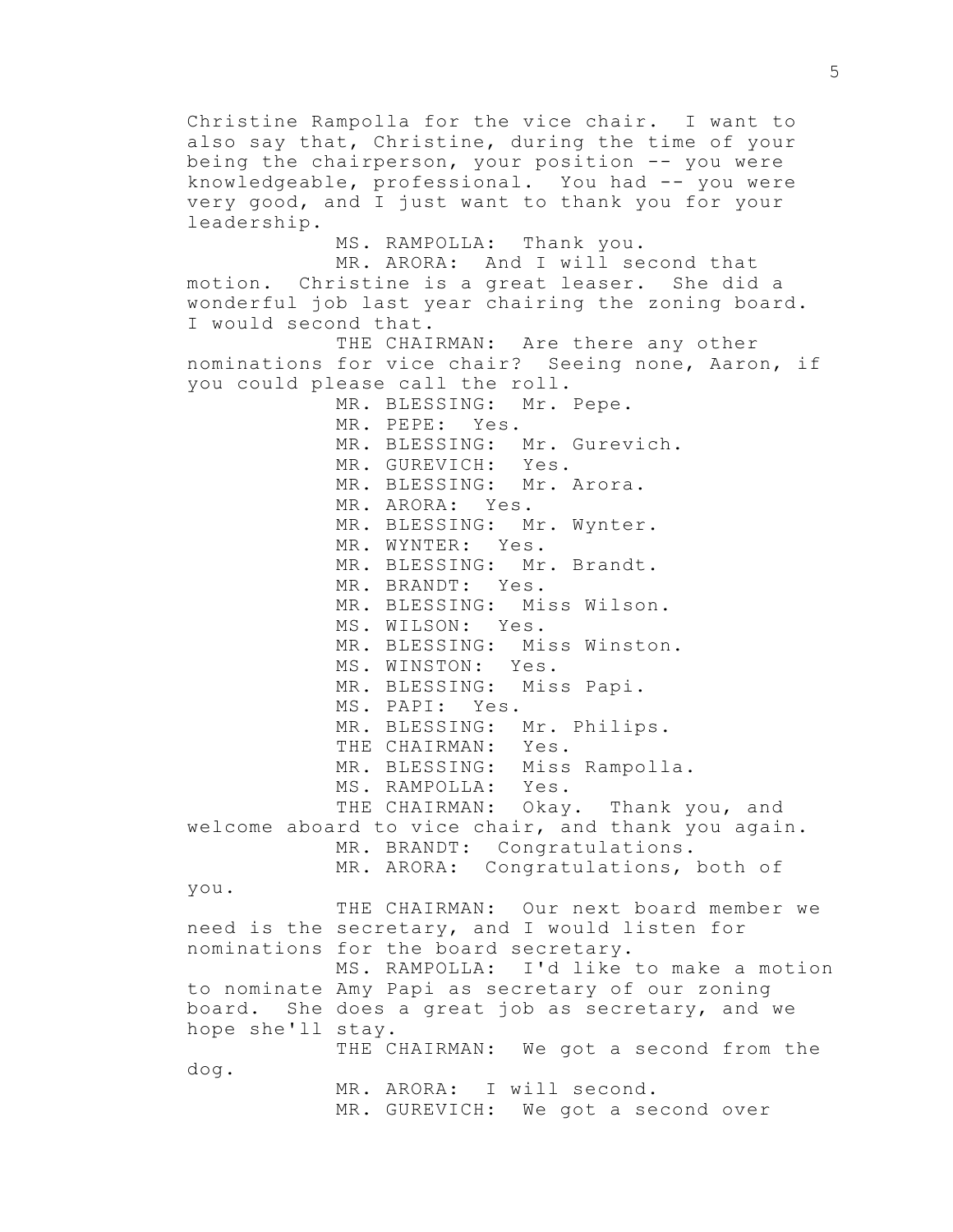there. MR. ARORA: I would second Amy Papi on the secretary. She does a great job every year she does that, so I think she's a great candidate. THE CHAIRMAN: Okay. Do we have any other nominations for secretary? Seeing none, if you can, could you please call the roll. MR. BLESSING: Mr. Pepe. MR. PEPE: Yes. MR. BLESSING: Mr. Gurevich. MR. GUREVICH: Yes. MR. BLESSING: Mr. Arora. MR. ARORA: Yes. MR. BLESSING: Mr. Wynter. MR. WYNTER: Yes. MR. BLESSING: Mr. Brandt. MR. BRANDT: Yes. MR. BLESSING: Miss Wilson. MS. WILSON: Yes. MR. BLESSING: Miss Winston. MS. WINSTON: Yes. MR. BLESSING: Miss Papi. MS. PAPI: Yes for myself. MR. BLESSING: Miss Rampolla. MS. RAMPOLLA: Yes. MR. BLESSING: Chairman Philips. THE CHAIRMAN: Yes, but, Aaron, you didn't call the dog to see how the dog -- MR. ARORA: What does he think? MR. WEINER: I'm sure the dog would have voted for Amy.

THE CHAIRMAN: The next -- and to explain it to the members, while Amy is the secretary of the board, it means she signs all the documents that we as the board will finish, including minutes and whatnot that require a signature, but we also have a recording secretary, and this is the person who actually puts together verbatim minutes of every one of our meetings, and that person is obligated to make sure that they get done in a timely manner, and that is the difference between the board secretary and the recording secretary. So just to clarify what might be uncertain among some of the new members.

So with that in mind, I will listen for a nomination for the recording secretary.

MR. WEINER: Before we take the nomination, I just want to add to what you said, Mr. Chairman, is that Amy as the secretary for the board is a member of the board, a full voting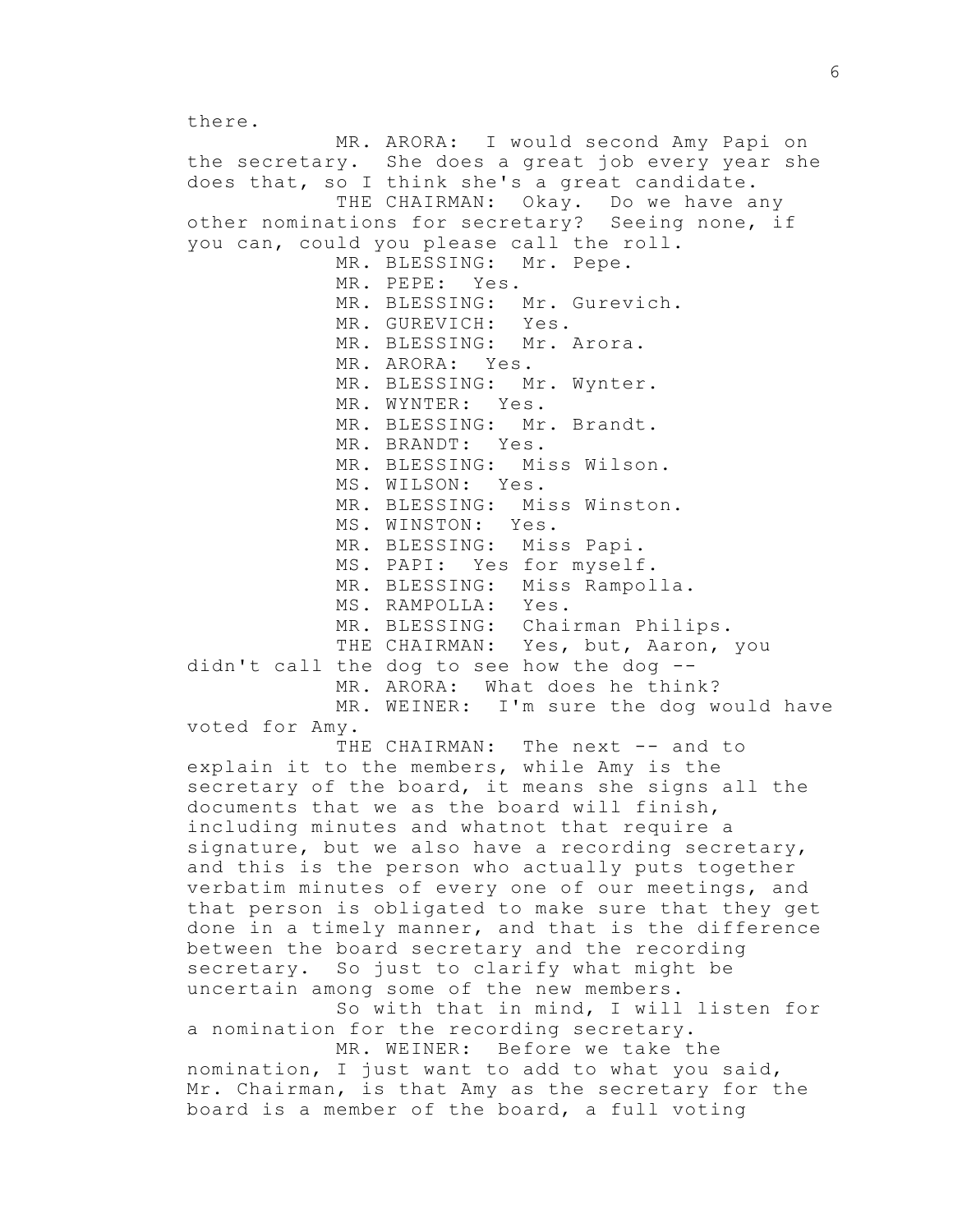member, whereas the recording secretary is not a board member. So just to clarify that for the record. And I believe, yes, you were taking nominations now, and the floor is open. Sorry for interjecting. THE CHAIRMAN: It's okay. MS. RAMPOLLA: I would like to make a motion to nominate Deborah Masterton again as our recording secretary. MR. ARORA: I will second it. MR. BRANDT: I'll second. THE CHAIRMAN: We have a second. Okay. Are there any other nominations? Seeing none, Aaron, could you please call the roll. MR. BLESSING: Mr. Pepe. MR. PEPE: Yes. MR. BLESSING: Mr. Gurevich. MR. GUREVICH: Yes. MR. BLESSING: Mr. Arora. MR. ARORA: Yes. MR. BLESSING: Mr. Wynter. MR. WYNTER: Yes. MR. BLESSING: Mr. Brandt. MR. BRANDT: Yes. MR. BLESSING: Miss Wilson. MS. WILSON: Sorry. Yes. MR. BLESSING: Miss Winston. MS. WINSTON: Yes. MR. BLESSING: Miss Papi. MS. PAPI: Yes. MR. BLESSING: Miss Rampolla. MS. RAMPOLLA: Yes. MR. BLESSING: Chairman Philips. THE CHAIRMAN: Yes, and I will also add

Miss Masterton has been doing this for the board for over 10 years, and if you've seen some of the meetings we've had that we've been very lengthy and extensive and sometimes the difficulty of a person who doesn't clearly enunciate or is speaking with English as a second language, it's a little challenging to try to put that together, and I want to thank her for the way she has conducted those minutes over the course of these years, and she's also considered the professionals, as Jay mentioned. So thank you again for the board for nominating and approving her.

Next we have our attorney. I will listen for a nomination for our attorney. Amy. MS. PAPI: Yes, it's my honor and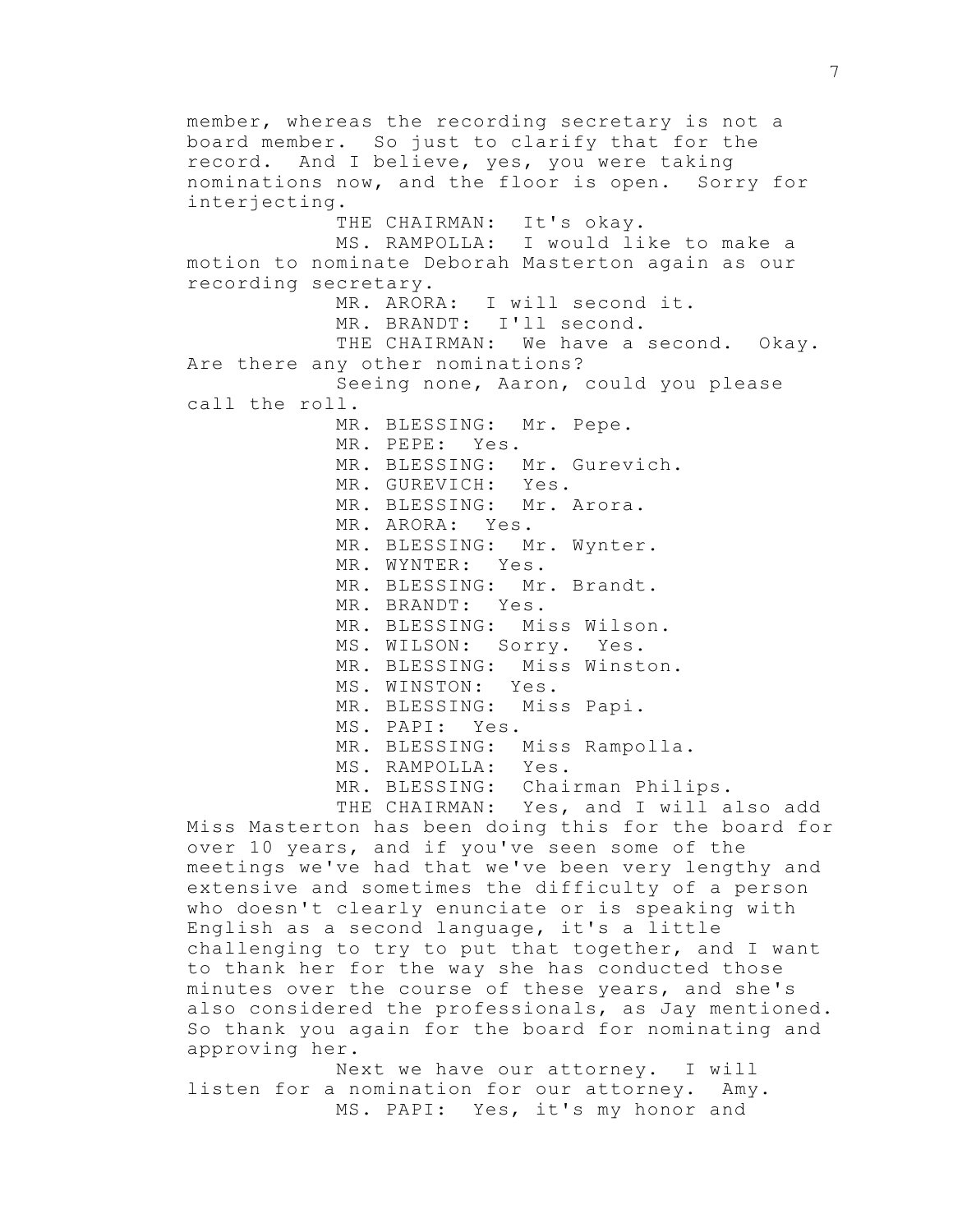pleasure to nominate our attorney, Jay Weiner. I don't know what we would do without you. You're very informative. You help us so much to understand so much. So I am really excited to nominate you for  $the --$ 

MR. ARORA: I second.

MR. BRANDT: I'd like to second that, and  $I$  -- Jay, you do a wonderful job, and  $I$ appreciate it, not only for the board, but for the public, as well, and very thankful for what you do for not only -- for everyone in the community. Thank you very much for taking the time to explain things the community and the people that come in front of our board (audio disruption) and make them truly understand that we're working with them and very much appreciate it.

THE CHAIRMAN: We have a nominee and a second, we have (audio disruption) hearing none, seeing none, please, Aaron, call the roll.

MR. BLESSING: Mr. Pepe.

MR. PEPE: Yes. MR. BLESSING: Mr. Gurevich. MR. GUREVICH: Yes. MR. BLESSING: Mr. Arora. MR. ARORA: Yes. MR. BLESSING: Mr. Wynter. MR. WYNTER: Yes. MR. BLESSING: Mr. Brandt. MR. BRANDT: Yes. MR. BLESSING: Miss Wilson. MS. WILSON: Yes. MR. BLESSING: Miss Winston. MS. WINSTON: Yes. MR. BLESSING: Miss Papi. MS. PAPI: Yes. MR. BLESSING: Miss Rampolla. MS. RAMPOLLA: Yes, and I'd also just

like to add to Amy and Steve's sentiments that in addition to Jay being helpful and answering everyone's questions, he's also very accessible and available, and I spent much time on the phone with him this year, learned a great deal in conversations with him, and I know that he's available to all of our board members at any time that we have board related questions, and so I'm very grateful and happy to say yes.

MR. BLESSING: And Chairman Philips. THE CHAIRMAN: Yes, I would also like to vote yes on Jay. I think he does a great job. We've had over the years several attorneys, and Jay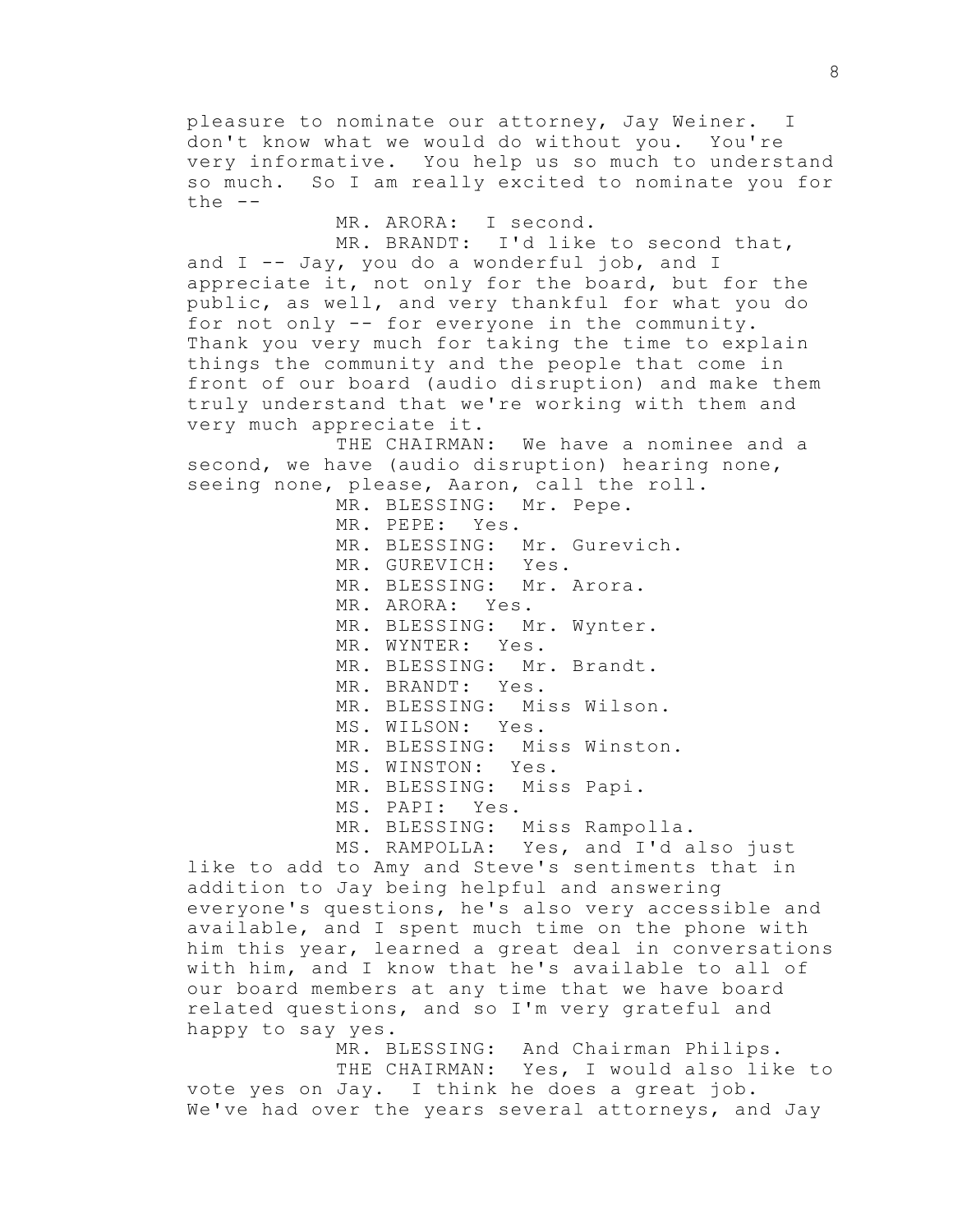is a standout compared to a bunch of them, I can assure you. MR. ARORA: I also want to say thank you to Jay. I know we didn't get a chance to say thank you to him, so definitely I learned a lot. I see him the way he collaborates and he's very patient. He knows a lot of stuff, very knowledgeable. So awesome dude. THE CHAIRMAN: Careful, Deepak, we don't want his rates to go up. MS. PAPI: Oh, wow. THE CHAIRMAN: Actually, no, he put in a RFQ so he's -- whatever rate the town agreed to with him. Moving on to the engineer, listen for a motion on our regular engineer for the board. MS. RAMPOLLA: I would like to make a nomination in favor of Remington Vernick engineers as our board engineer. MR. BRANDT: Second that. THE CHAIRMAN: We have a second from Steve. Are there any other nominations? Hearing none, Aaron could you please call the roll. MR. BLESSING: Mr. Pepe. MR. PEPE: Yes. MR. BLESSING: Mr. Gurevich. MR. GUREVICH: Yes. MR. BLESSING: Mr. Arora. MR. ARORA: Yes. MR. BLESSING: Mr. Wynter. MR. WYNTER: I'm sorry, I didn't hear the name of the nominee. THE CHAIRMAN: Remington Vernick. MR. WYNTER: Yes. Thank you. MR. BLESSING: Mr. Brandt. MR. BRANDT: Yes. MR. BLESSING: Miss Wilson. MS. WILSON: Yes. MR. BLESSING: Miss Winston. MS. WINSTON: Yes. MR. BLESSING: Miss Papi. MS. PAPI: Yes. MR. BLESSING: Miss Rampolla. MS. RAMPOLLA: Yes. MR. BLESSING: Chairman Philips. THE CHAIRMAN: Yes, and for those members who may not be familiar, Jason Cline is our representative for our board. He is a principal - he's a professional from Remington Vernick, and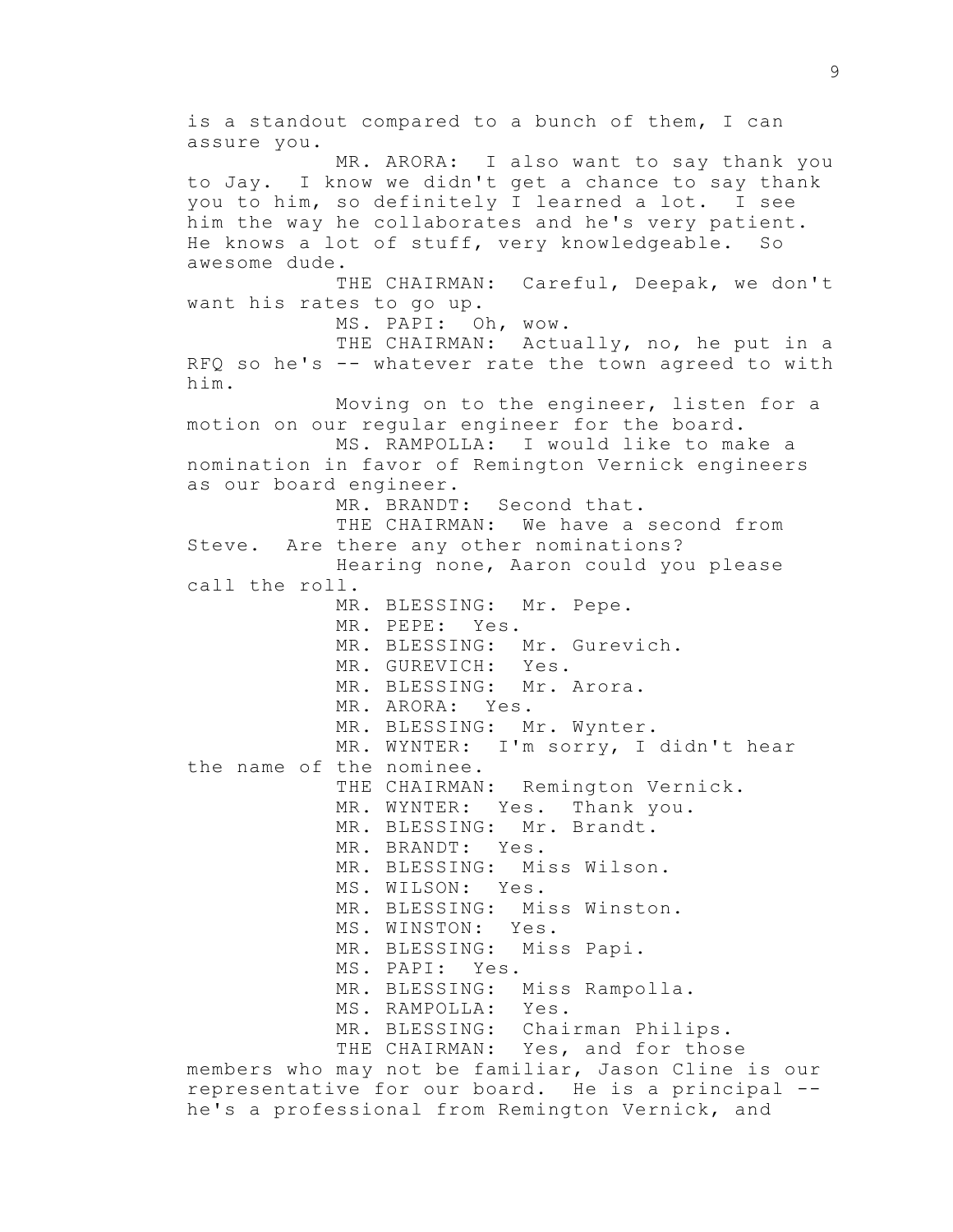Jason went to the trouble of getting his professional planning license so that he could be a better assistant to our board going forward. So we thank Jason for doing that, and again, I make sure I vote yes for that -- for the engineer.

MS. McGURK: And a planning license is -- MR. WEINER: I'm glad Jason checked in from a beautiful tropical location to join us tonight.

MS. McGURK: I might add the planning license is incredibly difficult to get. Very few people get those.

MS. PAPI: Wow.

MS. McGURK: No, I'm kidding.

MR. PEPE: Nice job.

MR. CLINE: The passing rate at the time that I took the test was almost historically low, but I was one of the ones who got through. I do appreciate the board bringing me back. It's actually really silly to say this now, but happy new year, and I appreciate the vote of confidence. Thanks much.

> MR. ARORA: Thank you, Jason. MR. PEPE: Thank you.

THE CHAIRMAN: Our next is -- and just clarification. There are instances where the engineer may have a conflict with one of the applications in front of us, either represent that same client in some other town or some other reason why their professional may be compromised, and therefore, in order to protect the board and the town, we have what we call a conflict engineer, and that engineer would step in should there be a conflict with our existing engineer. So look for a conflict engineer, and I will be happy to listen for motion -- for a nominee for that.

MS. RAMPOLLA: Chairman, I'd like to make a nomination in favor of CME Associates for our board conflict engineer.

MS. PAPI: I'd like to second that, Mr. Chairman.

THE CHAIRMAN: Okay. We have a move and a second on CME Engineering. Mr. Bless -- are there any other nominations for the conflict engineer? Don't see any, so, Aaron, again, if you could please call the roll.

> MR. BLESSING: Mr. Pepe. MR. PEPE: Yes. MR. BLESSING: Mr. Gurevich. MR. GUREVICH: Yes.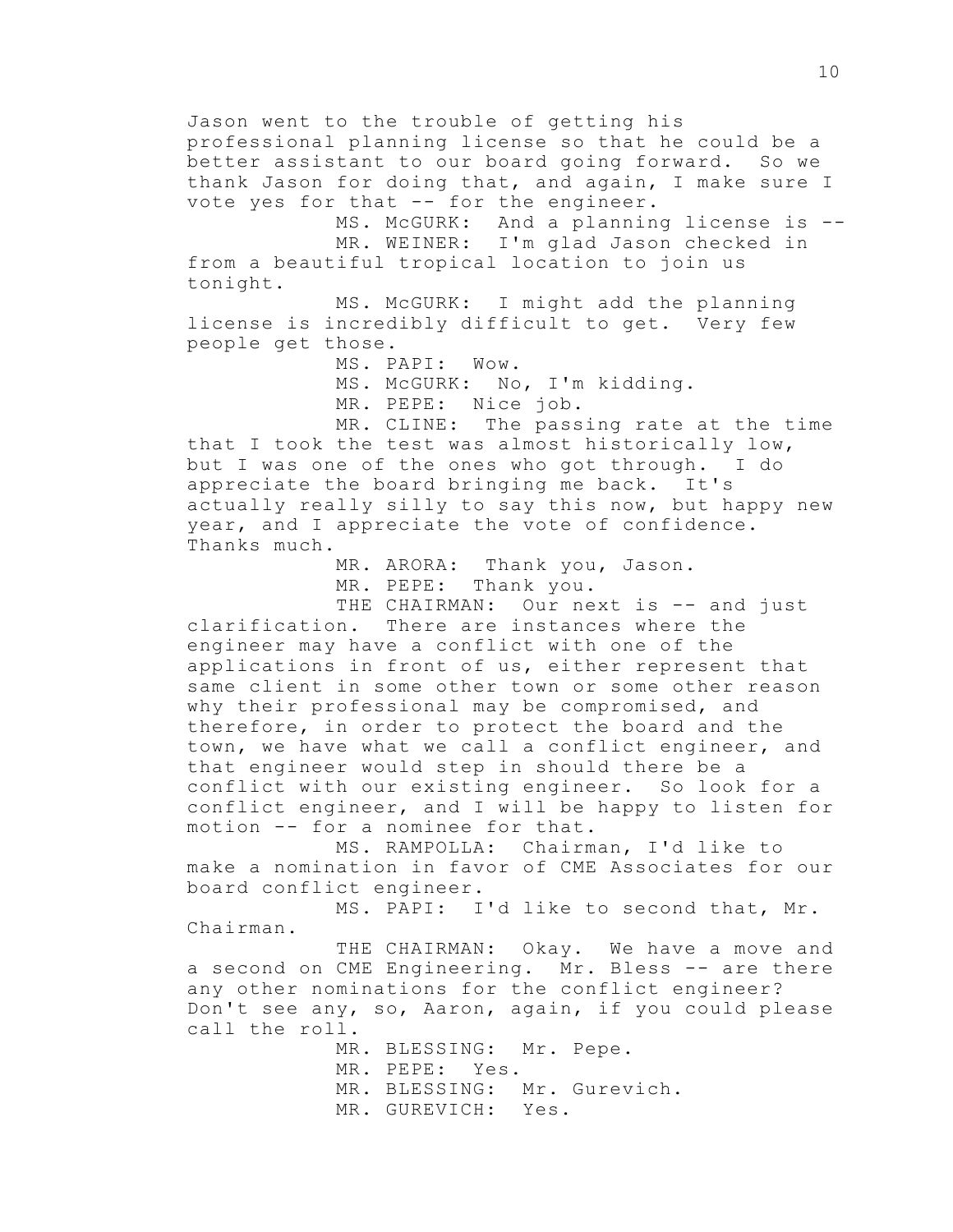MR. BLESSING: Mr. Arora. MR. ARORA: Yes. MR. BLESSING: Mr. Wynter. MR. WYNTER: Yes. MR. BLESSING: Mr. Brandt. MR. BRANDT: Yes. MR. BLESSING: Miss Wilson. MS. WILSON: Yes. MR. BLESSING: Miss Winston. MS. WINSTON: Yes. MR. BLESSING: Miss Papi. MS. PAPI: Yes. MR. BLESSING: Miss Rampolla. MS. RAMPOLLA: Yes. MR. BLESSING: Chairman Philips. THE CHAIRMAN: Yes, and for the board's edification, CME Engineers have done an enormous amount of the projects within the town so they are not coming in unknowing. Should the occasion be that Jason and his company can't represent us, they have a wide and broad familiarity with our township, so they would be a fine backup. Next and last and for the same reason we need a conflict attorney, so I will listen for a nominations for the conflict attorney. MS. RAMPOLLA: Chairman, I'd like to nominate for our conflict attorney Shamy, Shipers & Lonski. MR. PEPE: I'll second that. THE CHAIRMAN: Okay. Are there any other nominations? Seeing none, again, Aaron, if you could please call the roll. MR. BLESSING: Mr. Pepe. MR. PEPE: Yes. MR. BLESSING: Mr. Gurevich. MR. GUREVICH: Yes. MR. BLESSING: Mr. Arora. MR. ARORA: Yes. MR. BLESSING: Mr. Wynter. MR. WYNTER: Yes. MR. BLESSING: Mr. Brandt. MR. BRANDT: Yes. MR. BLESSING: Miss Wilson. MS. WILSON: Yes. MR. BLESSING: Miss Winston. MS. WINSTON: Yes. MR. BLESSING: Miss Papi. MS. PAPI: Yes. MR. BLESSING: Miss Rampolla.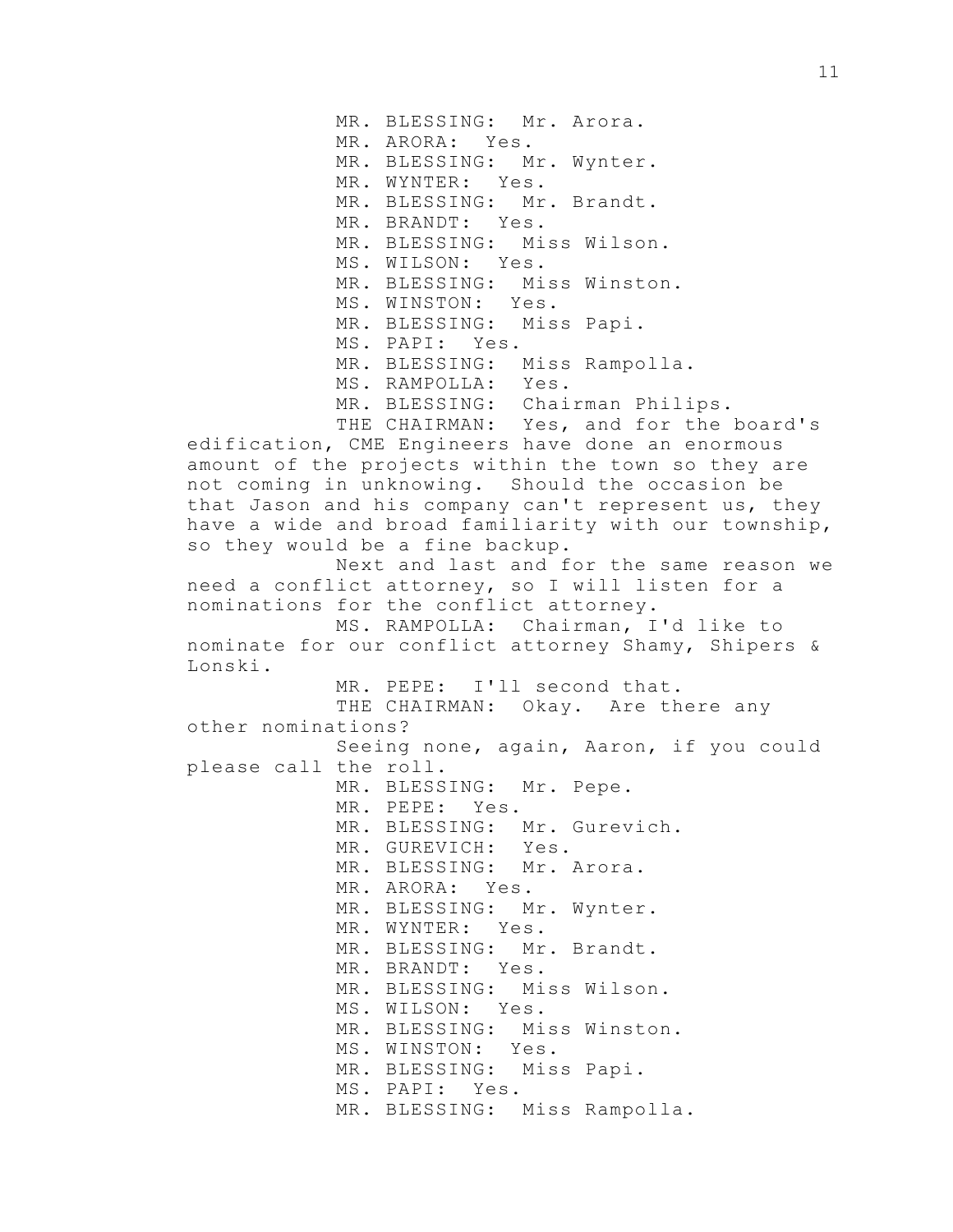MS. RAMPOLLA: Yes.

MR. BLESSING: Chairman Philips.

THE CHAIRMAN: Yes, and again, the

conflict attorney is another firm that is well known and is very familiar with our town. In the unlikely event Jay would have conflict, they come with huge amount of background in the way our town operates, as well, so we're very comfortable with them.

Okay, I think that covers it. I apologize to the public who might have been waiting for an application, but this is a necessary thing that happens at the beginning of every year.

We seem to have overlooked the pledge of allegiance.

MR. WEINER: I was just going to -- when I just said Mr. Chairman and went to interject, I wanted to say that in my excitedness of getting to start the meeting for the one time a year and my overzealousness of getting it to the nominees, I skimmed right over the pledge of allegiance, and I didn't want to interrupt you in the midst of all the nominations. I figured a good time would be after those were all completed for us for me to remind the chair, but I didn't have to because chairman Philips was already right on it, but that was what I was going to state.

THE CHAIRMAN: Okay, and Mr. Cline now has the flag for us, and so does the town, so we'll -- nothing meant by it, but we're going to follow the town's flag; is that okay, Jason?

MR. CLINE: His is animated. He wins. THE CHAIRMAN: Okay, so if we can all rise just to do the pledge of allegiance. (Flag salute)

THE CHAIRMAN: Thank you all very much. Okay. And as you may have heard in Jay's earlier speech about the way that the meetings are operated, we can take things in an order different from that appearing on the agenda, and at this point, I'm going to skip some of the other stuff that is just for the board and open up new business, application Z-21-33, Marciante. I see that there's somebody from that application on here. This is proposed addition to an existing single-family dwelling located at 4 Greenwood Court, block 699, lot 16, in the R-3 zone. So if somebody -- I see that Miss Marciante is here. If you can unmute yourself, please.

MS. MARCIANTE: Yes, I'm here. Do you hear me?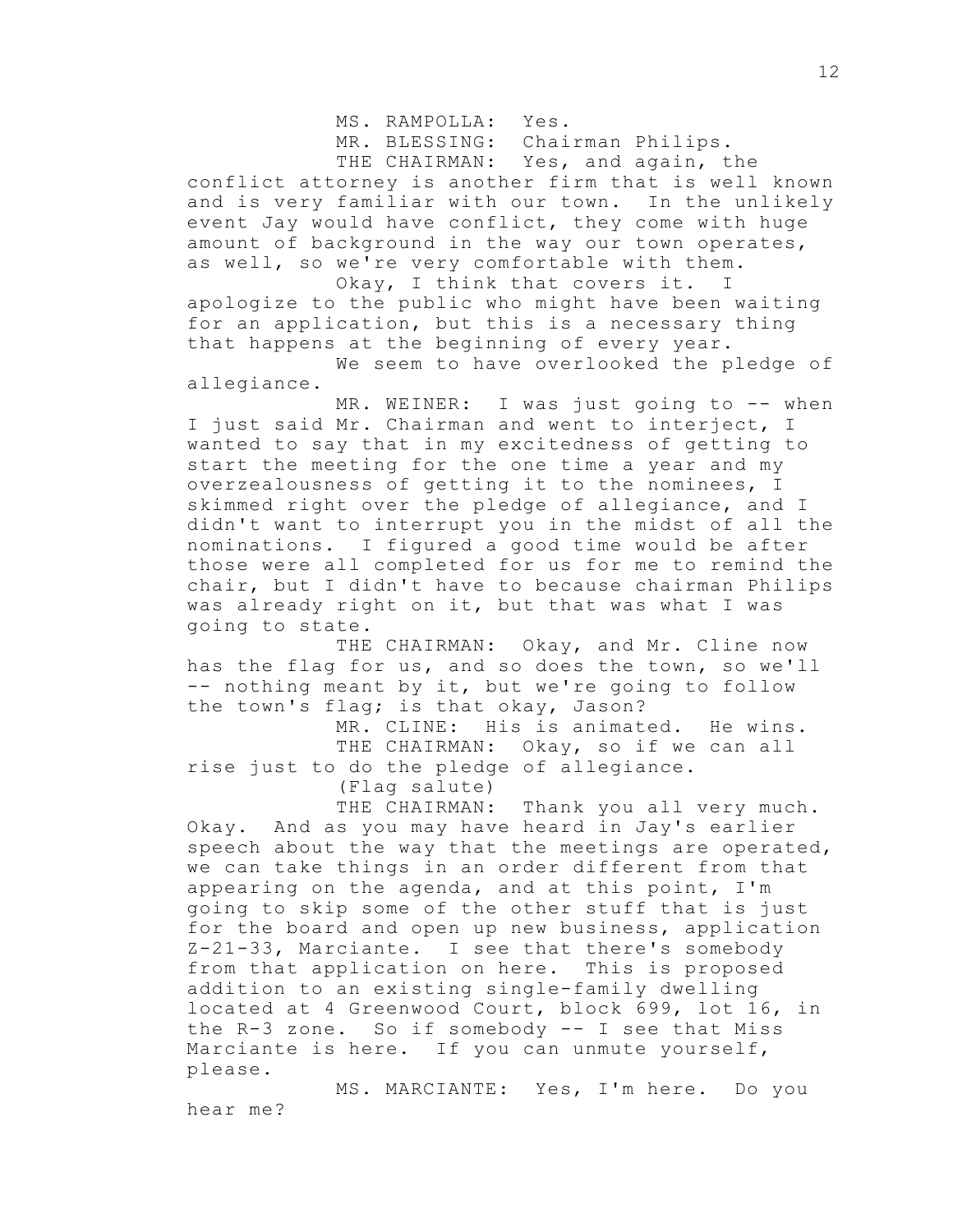THE CHAIRMAN: Yes. So are you the only one who is going to be representing this application? MS. MARCIANTE: Yes. THE CHAIRMAN: Okay. Then I'm going to ask you to rise and raise your right hand. MS. MARCIANTE: I had a hip replacement in July so bear with me. THE CHAIRMAN: You know what, sit down. MR. WEINER: Chairman, before Miss Marciante takes the oath, I just want to add that I've had opportunity to review all of the notices. They are in order and satisfactory, and this board has jurisdiction to hear this application. THE CHAIRMAN: Thank you, Jay. So miss Marciante, is that how you pronounce it. MS. MARCIANTE: Yeah, they pronounce it different ways. It's Italian. THE CHAIRMAN: Okay, so we're going to still swear you in. You don't have to get up. MS. MARCIANTE: Okay. THE CHAIRMAN: Do you solemnly swear the testimony you're about to give this evening regarding the application before us is the truth, the whole truth, and nothing but the truth, so help you God. MS. MARCIANTE: Yes. THE CHAIRMAN: Okay. Could you please state your name and spell your last name for the record. MS. MARCIANTE: Shannon Marciante, M-a-r-c-i-a-n-t-e. THE CHAIRMAN: And where do you live, Shannon. MS. MARCIANTE: I currently reside at 3196 Washington Road in Sayreville. THE CHAIRMAN: Okay, and so then I noticed that the application is here under a name of Carol Malinowski. MS. MARCIANTE: That's my mom. THE CHAIRMAN: Okay. Could you please give some clarity as to your place in this whole thing so that we can understand how the application has different names on it.<br>MS. MARCIANTE: Okay, so my stepfather had passed away in July -- I'm sorry -- cancer, and my mom has brain cancer, and I don't want her in a home so we want to move in and take care of her. So that's what we're hoping to do, to build the house so my family and I can take care of her. I'm sorry.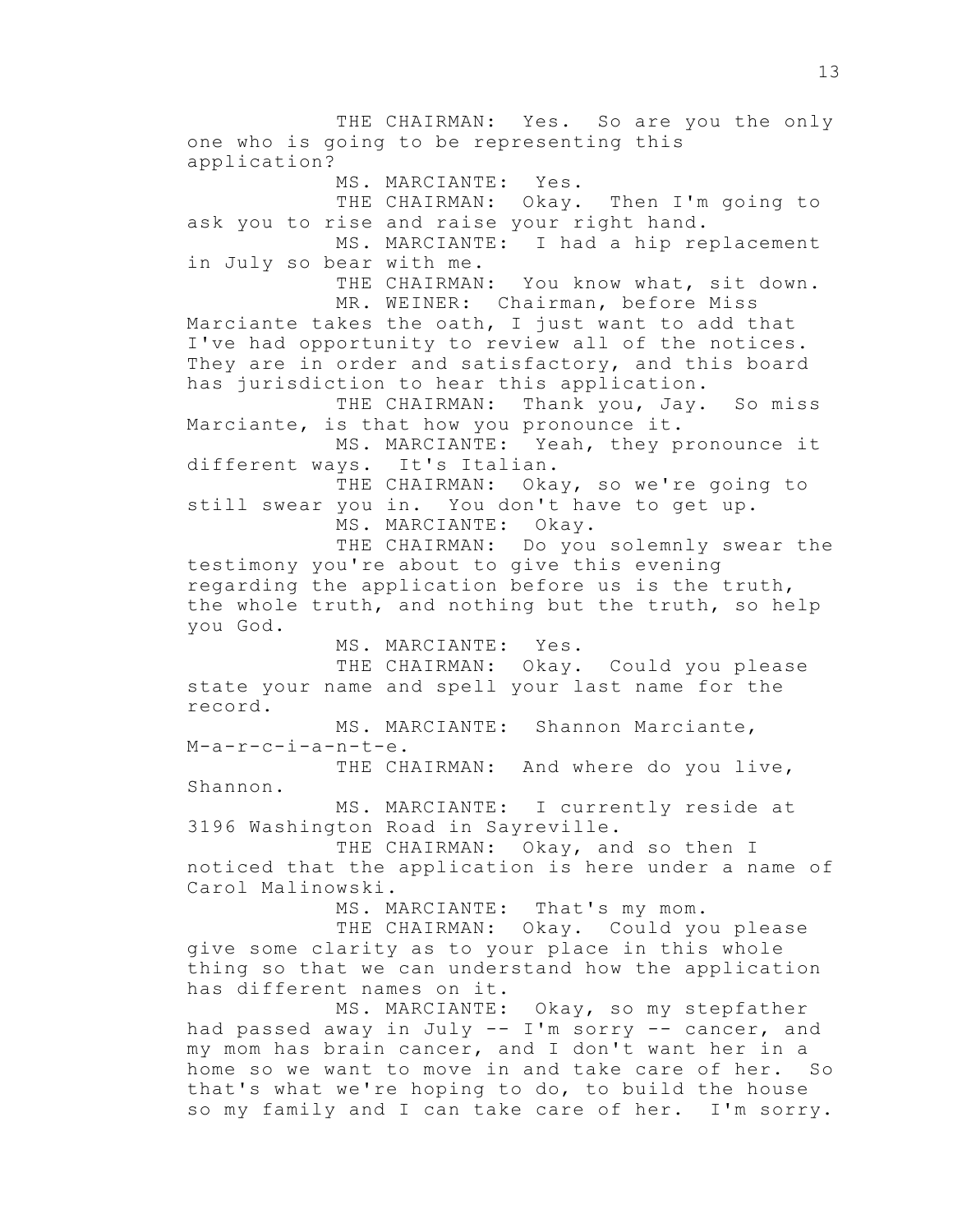It's a little rough. THE CHAIRMAN: Take your time. We just have to get some of this on the record. Not looking to make it any more difficult for you. MS. MARCIANTE: Okay. MR. WEINER: May I add, Mr. Chairman, that I believe Miss Marciante's on the actual application. THE CHAIRMAN: Okay. Well, she filled it out. That's true. And they've called it the Carol Malinowski applications in town when they identified it for us. It's okay. MS. MARCIANTE: Thank you. THE CHAIRMAN: Miss Marciante, do you -what is it you're asking the board to grant you relief on? MS. MARCIANTE: A variance. THE CHAIRMAN: Yeah. Do you know specifically what it is that you're -- that you need? MS. MARCIANTE: I'm not good at this. I'm good at personal injury. I think it's for the deck. THE CHAIRMAN: Actually -- and I can help the board because there's lot of people that are new here. I could walk them through it, as well. If I can ask the board, when you got the application, Malinowski, Carol, it's a document on the first page. There's a whole list of review

agencies. If you can look at this for just a second. If you don't mind, Miss Marciante, I'm going to use your application to -- we have some new members, and I want to help educate them what's going on.

MS. MARCIANTE: Thank you. Okay. THE CHAIRMAN: Okay. What we have on page -- it says page 2. It's actually about two pages in. There is a bulk chart requirement. So everybody see that. If you go down about the fifth thing, the side yard setback, and the side yard setback is 5 feet,  $5$  --  $5.5$  feet, so 5 feet, 6 inches off of the property line. This particular area requires a minimum of 10 feet and a total of I think 20 feet for the total side yards. The house preexisting it already has a side yard of 5 feet, 5 inches, but because the applicant is adding on along the line of the side of the house, anything that's done there becomes requirement for a variance.

Did I do that correctly, Colleen?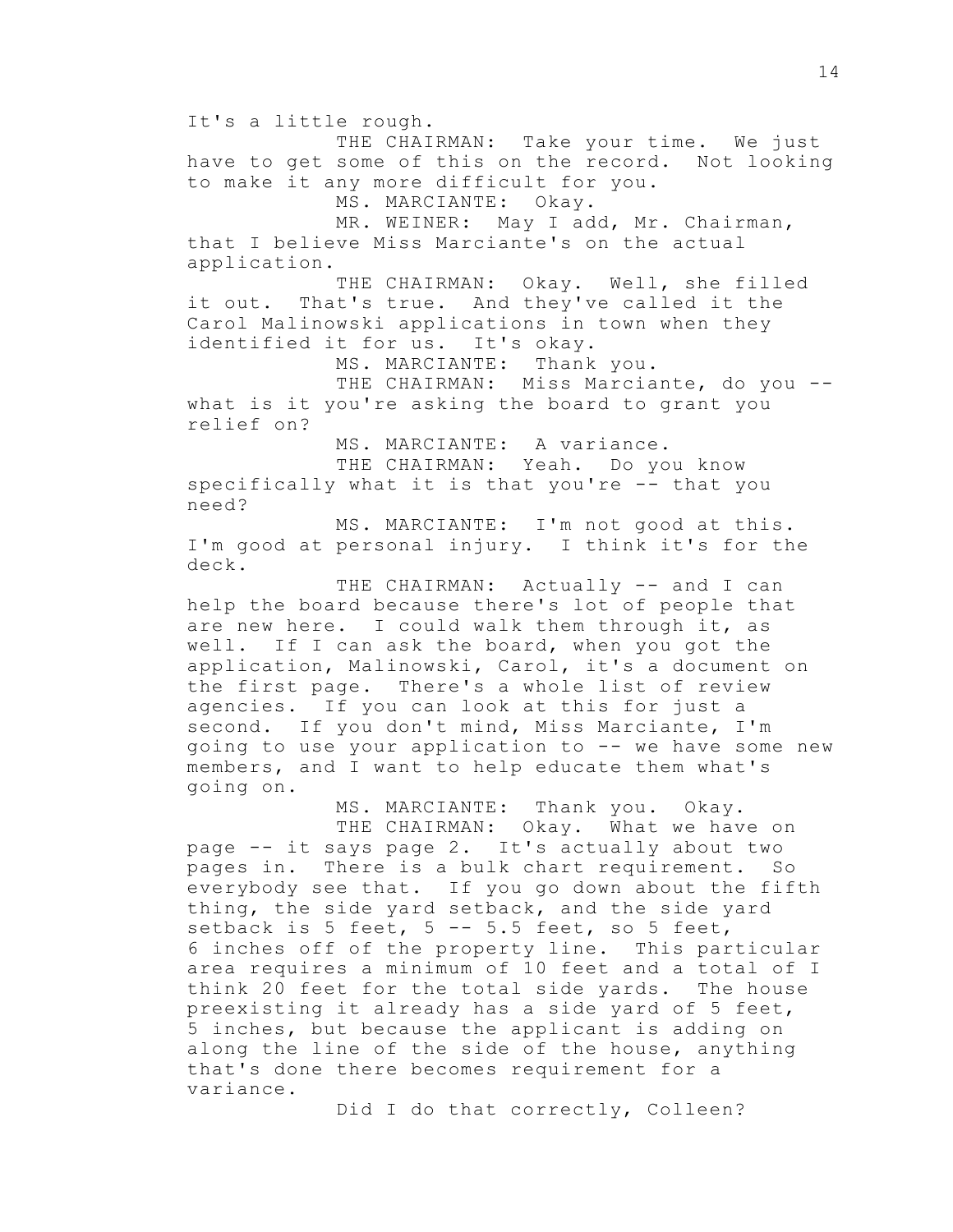MS. McGURK: Yes, that was great. I could add, in justifying the C-1 variance, there is a lack of lot size. Requirement is 15,000 square feet, whereas the existing lot is 11,250 square feet. And the lot width is 100 feet, whereas the existing lot width is 75. Plus the location of the dwelling. So if the board were to determine that this application could seek approval, those would be some of the justifications.

THE CHAIRMAN: Okay. Thank you. So the board doesn't have any specific questions about the workings of why this person is before us, then we're going to go in and talk about how we can listen to the application and the request. Everybody on the board good so far on this?

Miss Marciante, if you can please give us a little bit more background. You're going to be retaining the same side yard setback that exists right now; is that correct?

MS. MARCIANTE: Yes. Yeah, I'm on the public notice. I can't retrieve anything I was e-mailed. So it says -- again, forgive me because I'm not good with this, but it says a bulk variance. THE CHAIRMAN: Right.

MS. MARCIANTE: (Audio disruption)

explained.

THE CHAIRMAN: Yeah, so the existing house is 5.5 feet, and you're asking for an extension of the house that follows that same side yard line; is that correct, Miss Marciante?

MS. MARCIANTE: Yeah, 10 feet required, yeah. I'm sorry.

THE CHAIRMAN: Well, refer to as preexisting nonconforming, and for the board's edification, what that means is when this property was originally built, probably in the early to mid-50's, this was not an uncommon event; however, since that time, R-3 zone has come into play, and that's the overlay of the area now, and there's - and the lot size is  $11,000$  and it  $-$  and change, and it should be 15,000 and the side yard should be more, but this is preexisting nonconforming. Does everybody understand that? So that's why this applicant is before us, because unless she moves the entire house, and that's not likely, she can't really effectively do anything to the house unless she gets a variance. So --

MR. WEINER: And I think the applicant has already indicated that there's no change as far as in the intrusion into the setback. It's just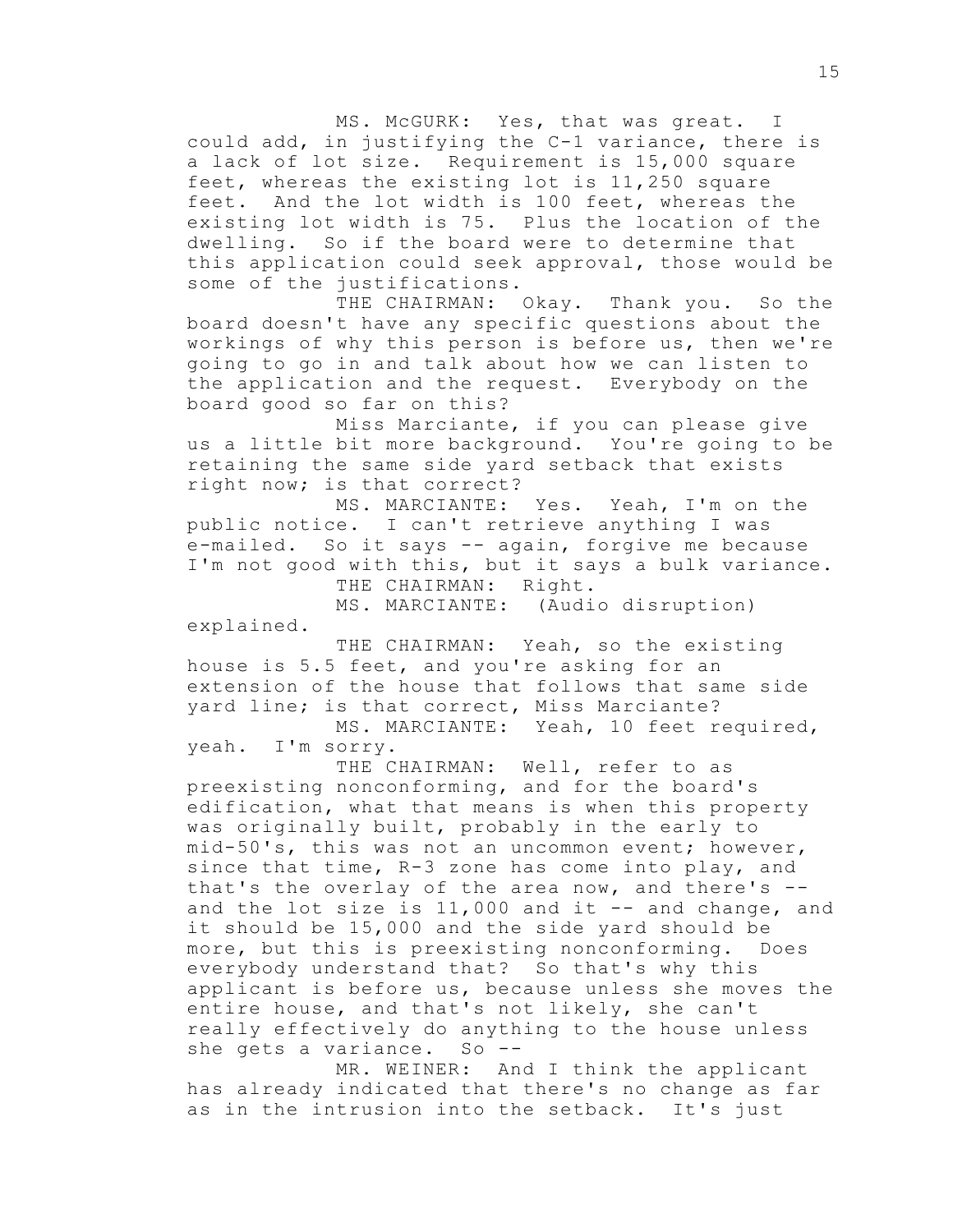that the amount of the home that is -- that will remain within that 5.5 feet, which is beyond the - what's allowed by the setback, is being extended as the house is being extended, but it's the same line. It's just more of the house will be only 5.5 feet away because that's where the addition is going.

THE CHAIRMAN: And Aaron has taken the liberty of blowing up that particular portion of the plans that were sent to us. That gives you an idea of the area that is not diagonally, but empty white is the area that is part of the extension of the 5 foot, 5 -- 5-and-a-half-foot side yard. Does everybody see that? Okay. So thank you, Aaron.

Does anybody have any questions about what we're looking at on the screen? I can't see you all so you have to talk if I hear anything. I'm going to assume not -- Steve, yes.

MR. PEPE: No, I'm good. It's very clear.

THE CHAIRMAN: Okay. I think that it might not be necessary to keep that up if you can put it back.

MR. BLESSING: Very good.

THE CHAIRMAN: Okay. Thank you for that. That helps a lot of the members understand what we're looking at and what we're trying to do. So let me see now. Let me ask a couple

other questions. Are you planning on having the existing siding matched on the new addition, or are you going to be re-siding the whole house?

MS. MARCIANTE: They're going to match. They'll match the siding.

THE CHAIRMAN: And if there's any roof that's stays the same, in other words, you're not intruding on a roof, you're going to also have that be the same?

MS. MARCIANTE: Yes.

THE CHAIRMAN: Okay. Just trying to see -- a recent -- Miss McGurk, I'm not seeing a whole bunch else on here.

MS. McGURK: No, there weren't many issues. I mean, there's the deck addition that's low to the ground with no cover, so that don't be very intrusive, and the rest of the addition is all within the required setbacks. There's no building coverage issue or impervious coverage issues.

THE CHAIRMAN: Okay. So what Colleen just said is there are also requirements that a house and its -- and the pavings should not exceed the amount of non-runoff or impervious surface, and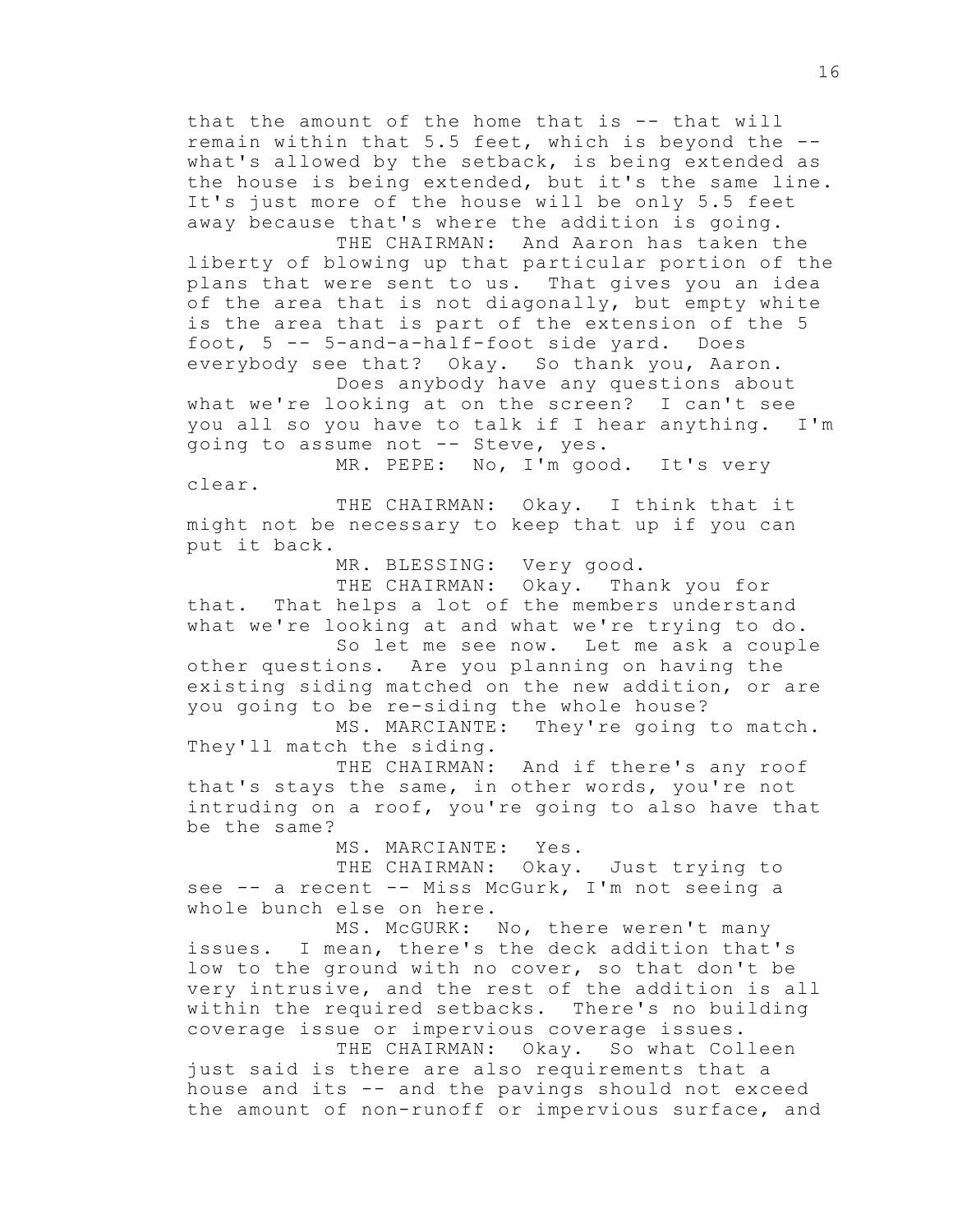this house does not enter into that realm. So it's -- so there is no need for an additional variance on that. And I apologize to the applicant, but we're trying to help everybody learn a little bit more because we have some really new members. MS. MARCIANTE: No, I'm fine. I'm

learning, too.

MR. WEINER: If I may, to Miss Marciante, the chair and as well as the township's planner has indicated some what appears to be factual information about the property. Is that - to your knowledge, is that accurate? Is everything that has been stated accurate?

MS. MARCIANTE: Yeah.

MR. WEINER: So you would adopt that yourself rather than sit here and repeat everything. MS. MARCIANTE: Yeah, everything on the

paper, yes.

MR. WEINER: Okay.

THE CHAIRMAN: Okay. Does anybody else on the board have any specific questions of this application? Seeing none, at this point, I'm going to ask Aaron if we have anybody from the public who has called in asking to speak about this application.

MR. BLESSING: We have not, Mr. Chairman, and at the present moment there are not any attendees from the public in this Zoom meeting.

THE CHAIRMAN: Okay. Well, just in case somebody is listening to it without being an attendee, let's give it at least a minute or so of wait time so that we can make sure that we haven't missed somebody from the public with that event. And for the board's edification while we wait, every application gets opened for the public to speak, and anybody from the public is given the opportunity - should they agree with it or disagree with the application that's before us, they're given an opportunity to speak before the board. So that that would give anyone a chance, either a neighbor or somebody else, plus or minus, they're allowed to voice their opinion about an application.

Aaron, nothing?

MR. BLESSING: Nothing.

THE CHAIRMAN: Okay. Now let's recognize that we've closed the public portion. We don't really -- other than the -- Jay, the thing about maintaining the size -- the colors.

MR. WEINER: Is that something that the board would like as a condition? I believe it was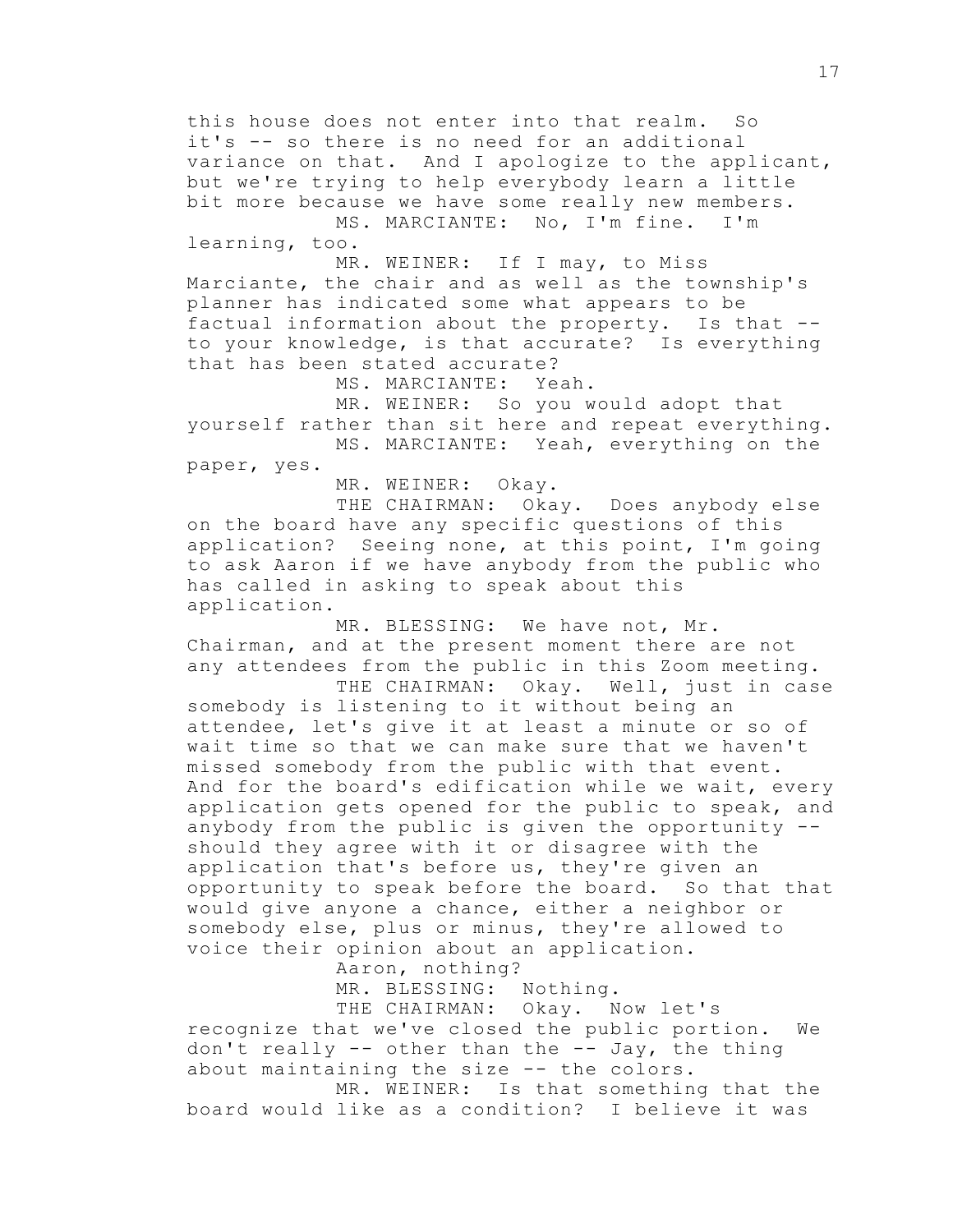represented that that be the case, but the addition aesthetically will match the existing structure. MS. MARCIANTE: Yes. MR. WEINER: And you're okay with that, Miss Marciante. MS. MARCIANTE: Yes. MR. WEINER: Okay. I'm just going to add that in as a condition. THE CHAIRMAN: Siding and roofing will match. MR. WEINER: Siding and roofing will match materials, color, and aesthetics of preexisting structure. THE CHAIRMAN: Okay. MR. WEINER: And that is the only condition. THE CHAIRMAN: Appears to be based on

what we're looking at here from the information from the application. So again, now for the board's information, what we -- now what happens is that we would ask for a motion based on what Jay has indicated are part of the requirements of this applicant in order to be granted the variance. MR. ARORA: I'll open the motion to

grant Miss Marciante approval based on the guidelines -- based on the conditions he put. I think based on her scenario and looking at the structure, I think she already has some variances on that house, and it's within that conformity, so I think I would like to go ahead and grant her that variance.

THE CHAIRMAN: Okay. We have a move. Do we have a second?

MR. GUREVICH: Like to second that motion.

THE CHAIRMAN: Okay, we have a second from Mr. Gurevich. Any further discussion from the board? Seeing none, before Aaron takes the vote, just understand again for the alternates, if we have seven of the regular members, the alternates do not vote on this, and I think I have spoken to each of you individually to explain that to you how that works.

MR. WEINER: Aaron, since this is our first meeting since the reorganization, perhaps before we actually call the roll, if you can just announce who the eligible voters are so those who are going to vote know.

MR. BLESSING: Very good. Yes, we do have our seven regular members, which would be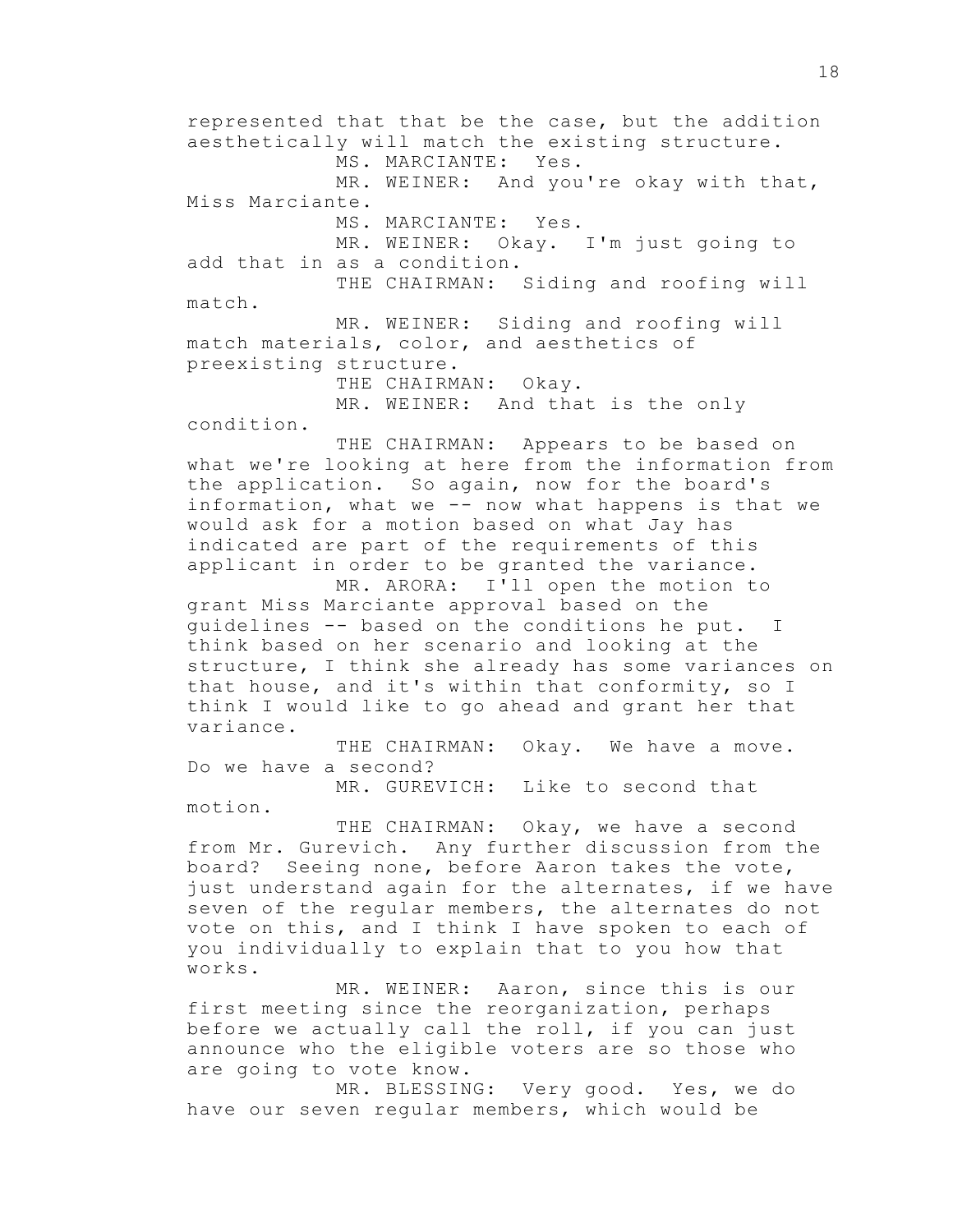Mr. Pepe, Mr. Gurevich, Mr. Arora, Mr. Wynter, Miss Papi, and Miss Rampolla, and Chairman Philips. MR. WEINER: Thank you. THE CHAIRMAN: Okay, so we have a move, we have a second, and then based on what we've just described and explained, Aaron, could you please call the roll. MR. BLESSING: Certainly. Mr. Pepe. MR. PEPE: Yes. I would approve this. The applicant demonstrates the need for this clearly, and there is a hardship that is definitely recognizable, and I wish you the best of luck going forward. MS. MARCIANTE: Thank you. MR. PEPE: And I vote yes. MR. BLESSING: Mr. Gurevich. MR. GUREVICH: I vote yes, and I'd like to say I drove through the neighborhood. You know, the houses in the neighborhood, most of them are two stories. This is one of the only ones that's a single story. I think it would be a positive addition to the neighborhood, and on top of that, obviously, for the use and the hardship that was demonstrated during this meeting. I wish you all the best. Wish a speedy recovery to your mother. We hope for the best, and good luck in your development. So my vote is yes. MS. MARCIANTE: Thank you. MR. BLESSING: Mr. Arora. MR. ARORA: I will say yes. I want to also say good luck, and I hope she feels - everybody feels better. MS. MARCIANTE: Thank you. MR. BLESSING: Mr. Wynter. MR. WYNTER: My vote is yes to approve application Z-21-33. Thank you and best of luck to you and your family. MS. MARCIANTE: Thank you. MR. BLESSING: Miss Papi. MS. PAPI: I vote yes, and I'd also like to comment as some of the other board members have to wish you and your mother well and to hopefully enjoy your new home. MS. MARCIANTE: Thank you. MR. BLESSING: Miss Rampolla. MS. RAMPOLLA: I'll also vote yes because it does -- it will still fit the character of the neighborhood, as was mentioned that the other homes were -- mostly all had additions and that there was a hardship demonstrated specifically that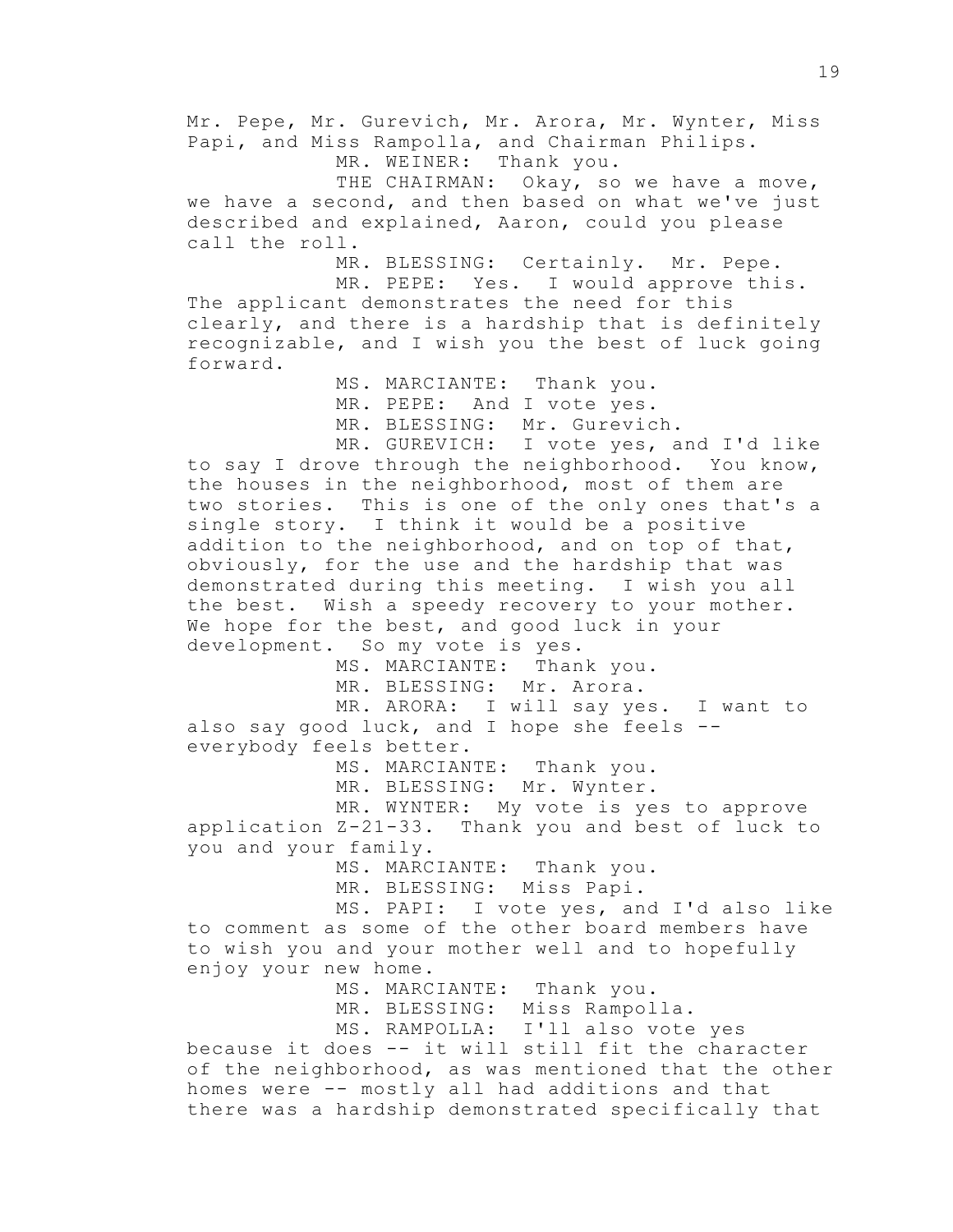the lot was undersized was the hardship that was presented, and so I vote yes, and I hope you can enjoy the home going forward.

> MS. MARCIANTE: Thank you so much. MR. BLESSING: Chairman Philips. THE CHAIRMAN: Yes, and again for the

board's edification, as well, many areas of our town were beginning to be developed, if you will, after World War II, and in some of those areas, the lots are what you and I today would describe as small, but back in 1948 through '55 or '58, those homes, those Cape Cods, were a huge step up for many of the people, and it was considered to be the right size at the right time. As we have evolved, clearly, it -- there was overlays of a much larger expectation of lots, and this becomes preexisting nonconforming, and so, you know, it is unfortunate, but maybe that's the way it is that we have to have them come before us in order to get relief from some of the things that were inherited when the home was originally built.

With that in mind and also knowing that, as Mr. Gurevich said, more than half the homes on that cul-de-sac are already built up with much larger footprints and much larger building structures, and this would actually fit in nicely with what has already been done there. So obviously, I'm going to vote yes and wish Miss Marciante and her family well. Thank you.

MS. MARCIANTE: Thank you so much. THE CHAIRMAN: Okay. You don't have to stay on, Miss Marciante. You can contact the town tomorrow to get the idea of the timeline as when things can get approved.

MS. MARCIANTE: Thank you so much. And everybody please stay safe. Thank you.

THE CHAIRMAN: Thank you.

MS. PAPI: Good night.

THE CHAIRMAN: Okay. Now for the members that are still here, which I will think we can talk about the things we left off, which is - the starting of them is the minutes of the December 16, 2021, and, Aaron, who's eligible? MR. BLESSING: That would be Mr. Pepe,

Mr. Brandt, Miss Papi, Miss Rampolla, and you, Chairman Philips.

THE CHAIRMAN: Okay, and I'm going to use that to again describe why the meeting -- there were only I think five individuals at the meeting. So all those five people will be voting on this.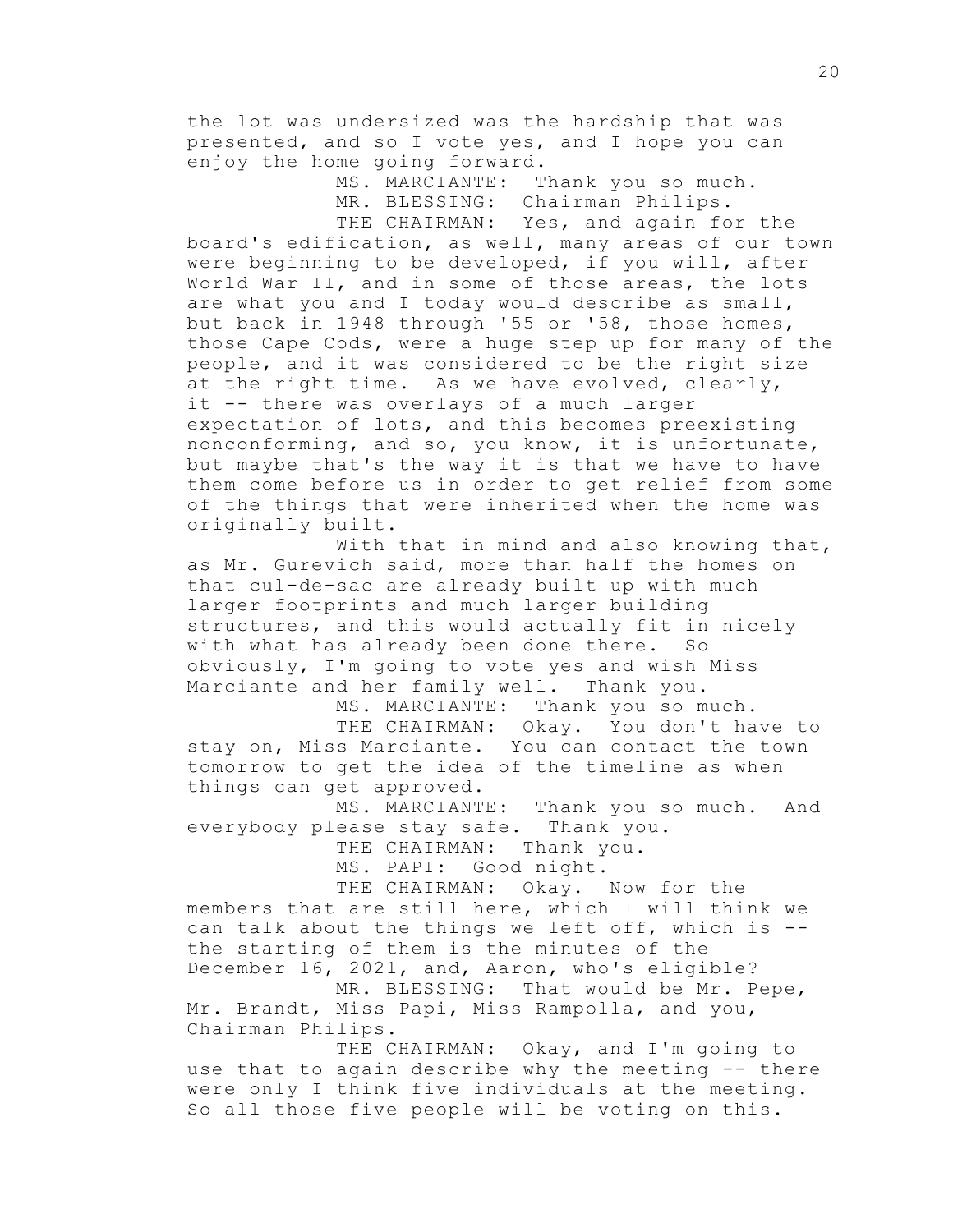That -- because they're the only ones that can say whether or not the minutes are acceptable or not, and as we move forward, there will be other times that different people will not be able to make it and so forth. So I'll listen for a motion to move the minutes from the December 16. MS. RAMPOLLA: I'll make the motion to approve the minutes of the December 16, 2021, meeting. THE CHAIRMAN: Okay. MR. BRANDT: I'll second. THE CHAIRMAN: I'm sorry, who said that? MR. BRANDT: I'll second that, Chester. THE CHAIRMAN: Okay, Chester, thank you. We have a move and a second. Among those eligible to vote, are there any additions, deletions, changes or corrections to the minutes that were presented? Seeing none, then, Aaron, please call the roll. MR. BLESSING: Mr. Pepe. MR. PEPE: Yes. MR. BLESSING: Mr. Brandt. MR. BRANDT: Yes. MR. BLESSING: Miss Papi. MS. PAPI: Yes. MR. BLESSING: Miss Rampolla. MS. RAMPOLLA: Yes. MR. BLESSING: Chairman Philips. THE CHAIRMAN: Yes. And now we have a resolution. Resolution is Z-21-31, Pradhan, proposed addition to an existing family dwelling at 63 Rice Road. Now, again for the board, just so you understand the way it works, we heard this application, and we have approved this application, but until our attorney makes the final resolution for that application, it does not -- it's not entered into the record for approval for the town. So this application was held last year, and, again, Aaron, who's eligible to vote on this? MR. BLESSING: The same as the last five members. It was heard on December 16. So that would be Mr. Pepe, Mr. Brandt, Miss Papi, Miss Rampolla, and yourself, Chairman Philips. THE CHAIRMAN: Okay, so among those people having read the resolution as it was presented, are there any additions, deletions, corrections, or changes to the resolution? Hearing none, Aaron, if you can please call the roll.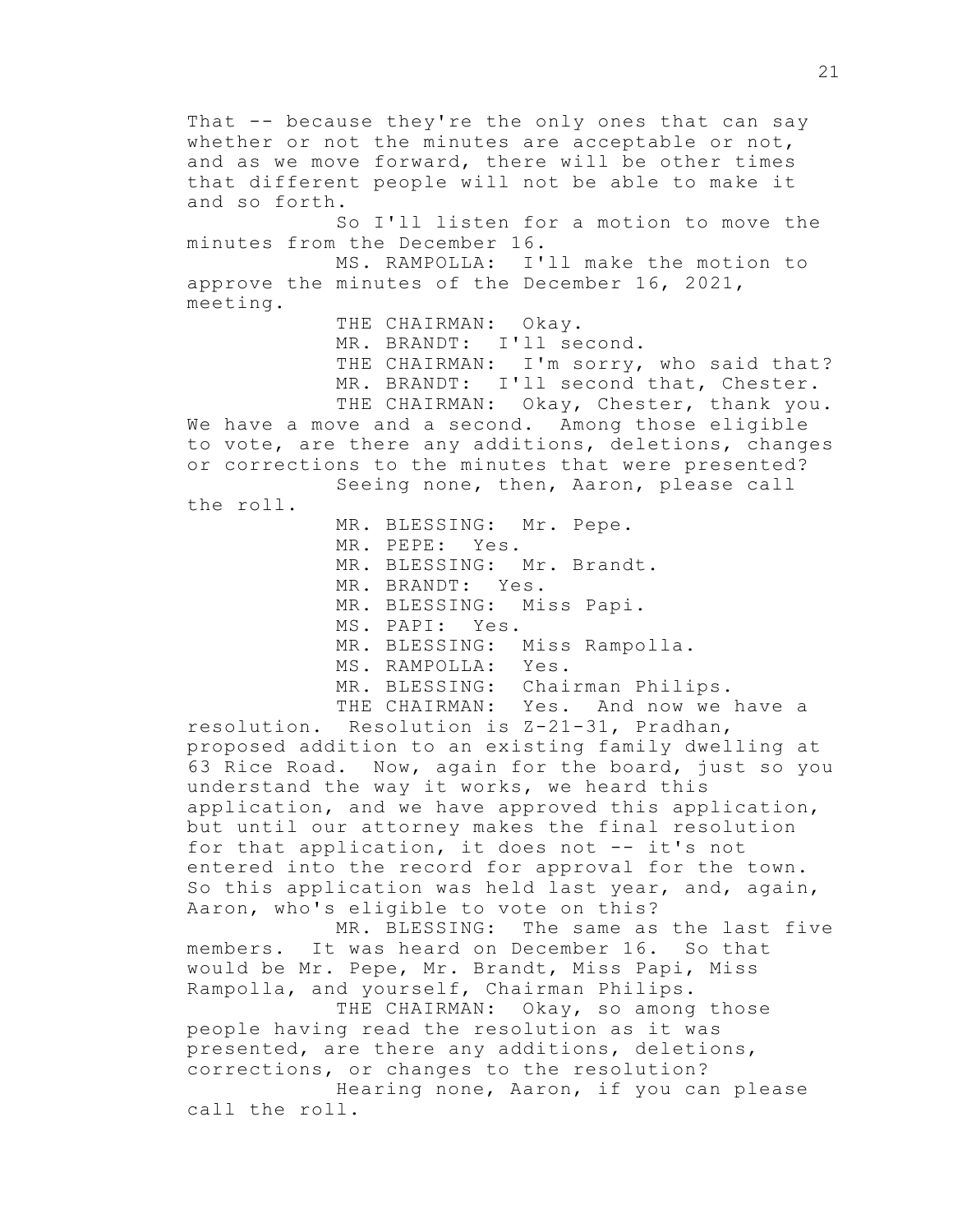MR. BLESSING: Mr. Pepe. MR. PEPE: Yes. MR. BLESSING: I pardon. Did we get a motion? MR. PEPE: I'm sorry. THE CHAIRMAN: Wait, I apologize. Okay. One of the things that gets missed when you're on a Zoom. Can I have a motion on application Z-21-31. MR. PEPE: I will make the motion. THE CHAIRMAN: Thank you. MS. RAMPOLLA: I'll second. THE CHAIRMAN: Okay. Thank you. And again, thanks, Aaron, for picking that up. MR. BLESSING: Of course. We have Mr. Pepe's yes. Mr. Brandt. MR. BRANDT: Yes. MR. BLESSING: Miss Papi. MS. PAPI: Yes. MR. BLESSING: Miss Rampolla. MS. RAMPOLLA: Yes. MR. BLESSING: Chairman Philips. THE CHAIRMAN: Yes.

And the last item we have tonight is the annual report for 2021, and while I have a lot of these in the past, maybe we can just if I can, I don't want to, you know, put her on the spot, but if we can have Miss McGurk at least explain to the board why there is such a thing as an annual report and why we have to approve it.

MS. McGURK: Sure.

MR. WEINER: Colleen, before you begin, 3 under the resolutions, the annual report, and then item number 5, it reflects to it again as a revised version. We're only going to be considering the revised version; is that correct?

MS. McGURK: Yes, because I had written some ordinances after I did the original annual report, and I just wanted to include that even though they're not fully adopted. I wanted the board to be aware.

MR. WEINER: I just want the board to understand that when this comes to a vote, what will be voted on will be the final version, which is the revised version, so if you received both, please understand that we will be considering only the revised version.

MS. McGURK: Okay. So the annual report is a way to look back on the year, like we have all the C variances heard and the other types of use variances, possibly with site plan, to look back and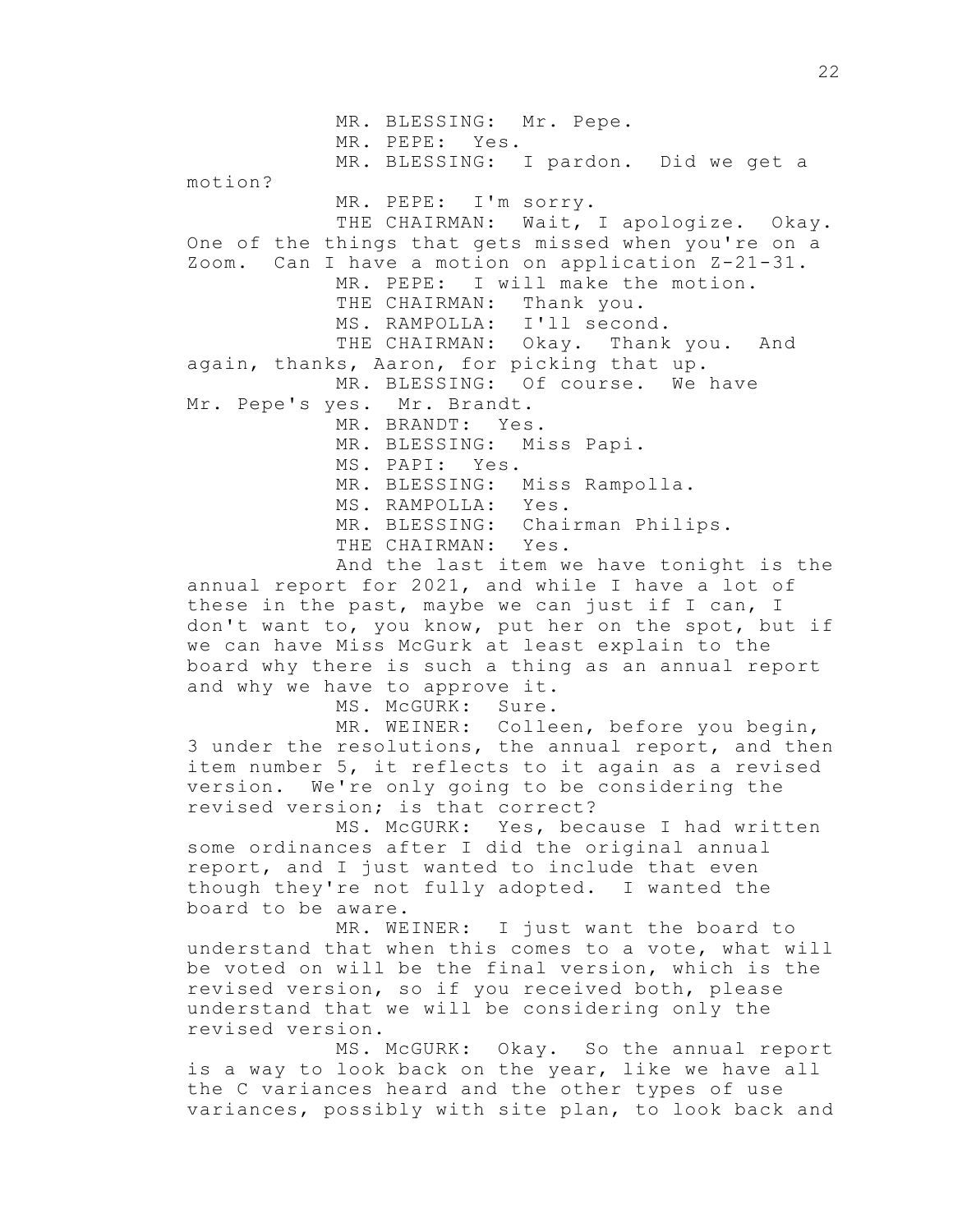see if there is any kind of patterns or uses, new uses where we might need to look at the ordinance and make some updates. So that basically, you know, we listed the C variances, and we had a few issues with garages and accessory structures. So that's why I did the revised, and I described what I updated in the ordinance.

Our ordinance currently just says accessory structures and garages for residences can be large enough to fit three vehicles, and it's a little bit vague. I mean, you can obviously just say, well, a parking stall is 9-by-18, times that by 3, but because things come up, I wanted to just clarify that. So I put in the ordinance now nothing can exceed 550 square feet on lots less than 20,000 square feet, and if someone were to want to exceed that number, they'd have to come before this board for a bulk variance, and if they have a lot greater than 20,000 square feet, the garage can go up to 750 square feet. And then I also put in the new ordinance that will hopefully be adopted at the next council meeting that garages and accessory structures all have to be behind the house line because we do have flag lots in the township and other configurations where structures could end up in front of the house, which isn't a good luck. They should be to the side or the rear. So I just clarified that in the ordinance.

And then obviously new uses can come up, like marijuana and different applications for those types of uses, vape shops. So the board could consider, you know, ordinance recommendations and things that we might add something to the ordinance. THE CHAIRMAN: And I think, Colleen --

and it probably goes back maybe 6 or 7 years -- that people were putting in the pools, and by putting in the pool, there was a certain limit of the amount of square footage that you were allowed to have, you know, as impervious, and the pools were taking up enough space that we had a whole rash of people coming in who were putting in pools that needed variances, and I somehow remember they made a change. That might have been before you joined  $us$  --

MS. McGURK: Yes.

THE CHAIRMAN: -- but I remember that that was also another -- so that's one of the positive reasons why these yearly reports are important, because it gives you a sort of a broad spectrum as to what's been going on and what's been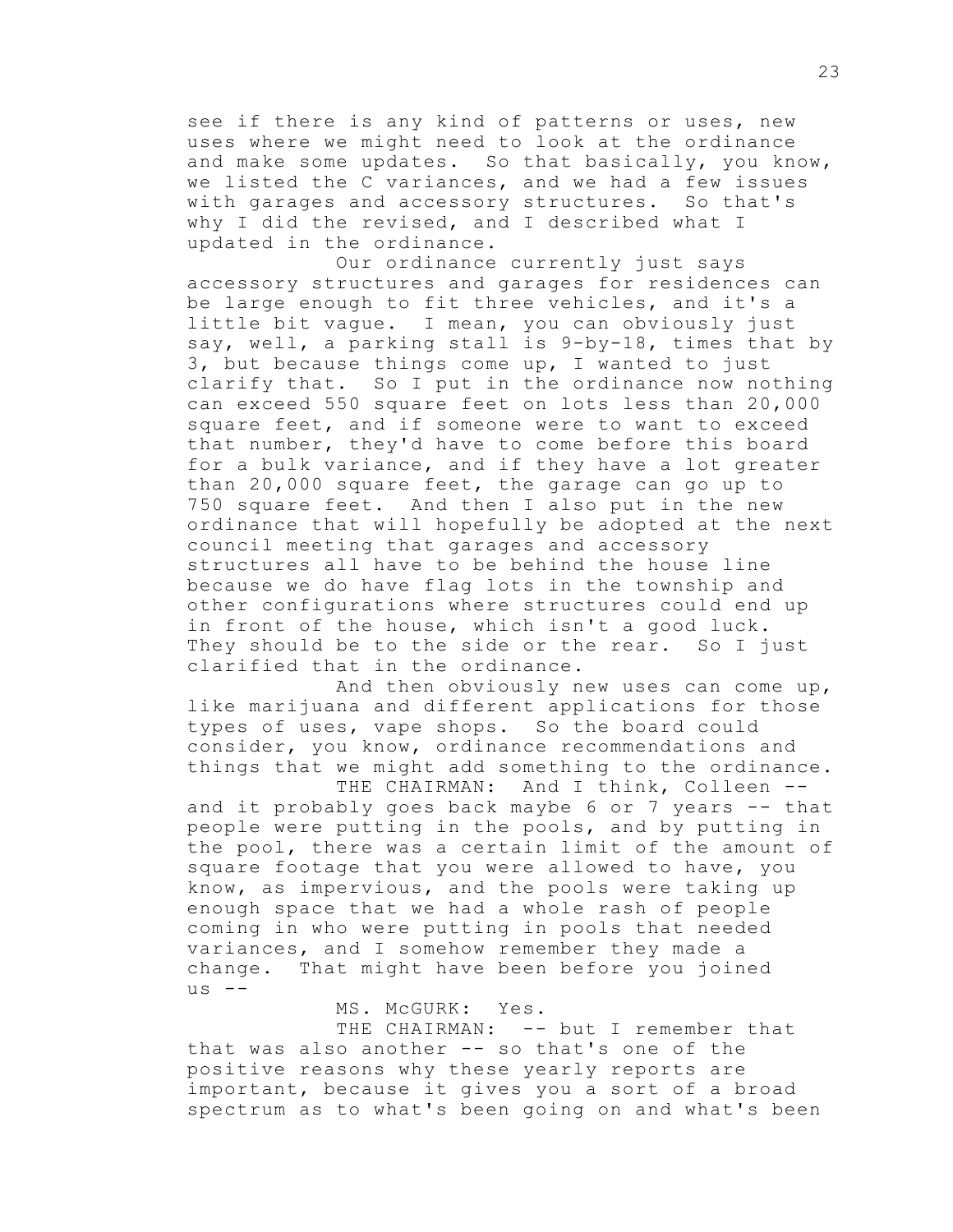coming before the boards.

MS. McGURK: Right, and if we notice a pattern where something is consistently going before the board and being approved, then we might want to look at the ordinance to update the ordinance because you don't want to zone by the zoning board. You want to -- if it's something that we're always approving, you would want to decide whether that's something you want to update in the ordinance rather than it continually coming for variance.

MR. WEINER: I think another good example, as Chairman Philips mentioned about pools, even more recently, within maybe the last 2 years, there was a new ordinance put into play regarding electric vehicles and charging --

MR. GUREVICH: I was just about to ask that.

MR. WEINER: -- charging equipment and stations, and since that time, that's actually come up in a handful of applications in the past year or two where we've had that discussed and applicants, particularly on larger properties, commercial type of things, where there are larger parking lots, and now it's within the ordinance. There is how many per spot, you know, and so forth, but it's all reflected in the ordinance, and that's an example of how as times change, technology changes, the ordinances at times need to be tinkered with to be kept up with it, because as Colleen said, the job of the zoning board is not to legislate essentially and create new ordinances from the zoning board, but it's to review what are being requested as essentially exceptions or variating from the rule. So if the rule ultimately is no longer practical, rather than keep having, like, loads of swimming pools, as the chairman used as an example, coming before us over and over again, at some point it makes sense for a recommendation to come from Colleen, as our planner for the township, to recommend the change in the ordinance so we keep up with the times.

MS. McGURK: Porches was another one. That was before my time, too, but people were coming before the zoning board probably for just small porch additions. It increases the value of the home, the look of the township. It's a nice feature, but not every house was built with the proper front yard setback, so they would have to come before the board for a bulk variance just for a small porch when it's something that everybody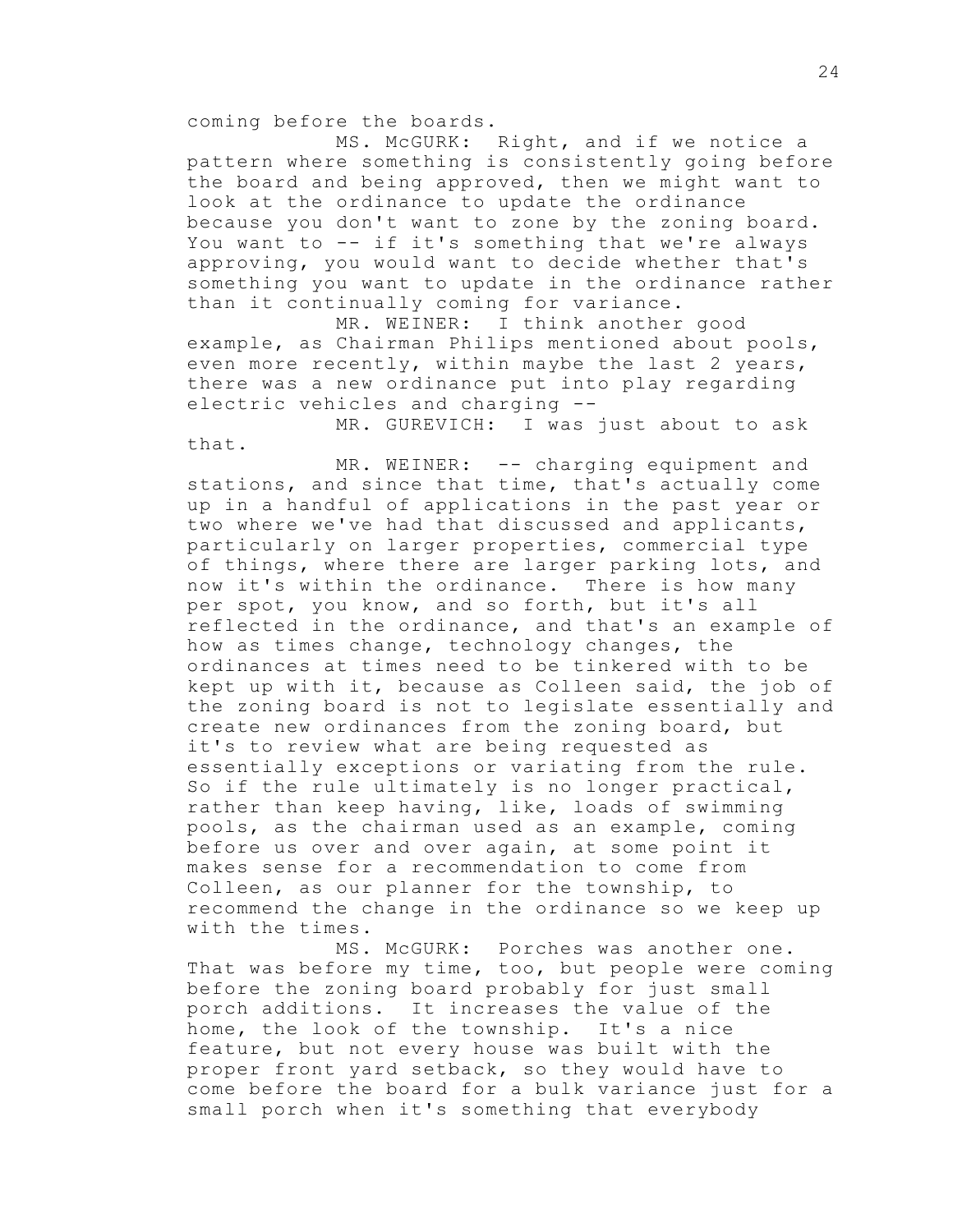wanted and the town also wanted, so we changed the ordinance to allow for exceptions for that. MR. ARORA: Awesome. THE CHAIRMAN: So there's an awful lot of information we've thrown at you all at once, and there's not going to be a test tomorrow, so it's okay, but at the same time, hopefully as new members and people who have just, you know, started really wet your feet into this, I hope that -- apologies to the applicant tonight, but it was a perfect example of how we can learn more from -- as a board about how things work. So with that, so the resolution, I will listen for a motion to approve the resolution on the annual report. MR. GUREVICH: Motion to approve. MR. ARORA: I second. THE CHAIRMAN: From Leon. Okay. We have a second? MR. ARORA: Yes, I can second it. THE CHAIRMAN: I'm sorry, Deepak. We have a move and a second. Are there any further discussion from the board? Aaron, please call the roll. MR. BLESSING: Mr. Pepe. MR. PEPE: Yes. MR. BLESSING: Mr. Gurevich. MR. GUREVICH: Yes. MR. BLESSING: Mr. Arora. MR. ARORA: Yes. MR. BLESSING: Mr. Wynter. MR. WYNTER: Yes. MR. BLESSING: Mr. Brandt. MR. BRANDT: Yes. MR. BLESSING: Miss Wilson. MS. WILSON: Yes. MR. BLESSING: Miss Winston. THE CHAIRMAN: Unmute. MS. WILSON: I'm so sorry. Yes. MR. BLESSING: Thank you. Miss Papi. MS. PAPI: Yes. MR. BLESSING: Miss Rampolla. MS. RAMPOLLA: Yes, and I'd also like to say thank you to Miss McGurk, not just for putting the report together but also the work on the ordinance that you referenced that you wrote. MS. McGURK: Oh, thank you. MS. RAMPOLLA: Yes. MR. BLESSING: Chairman Philips. THE CHAIRMAN: Yes, as well, and again,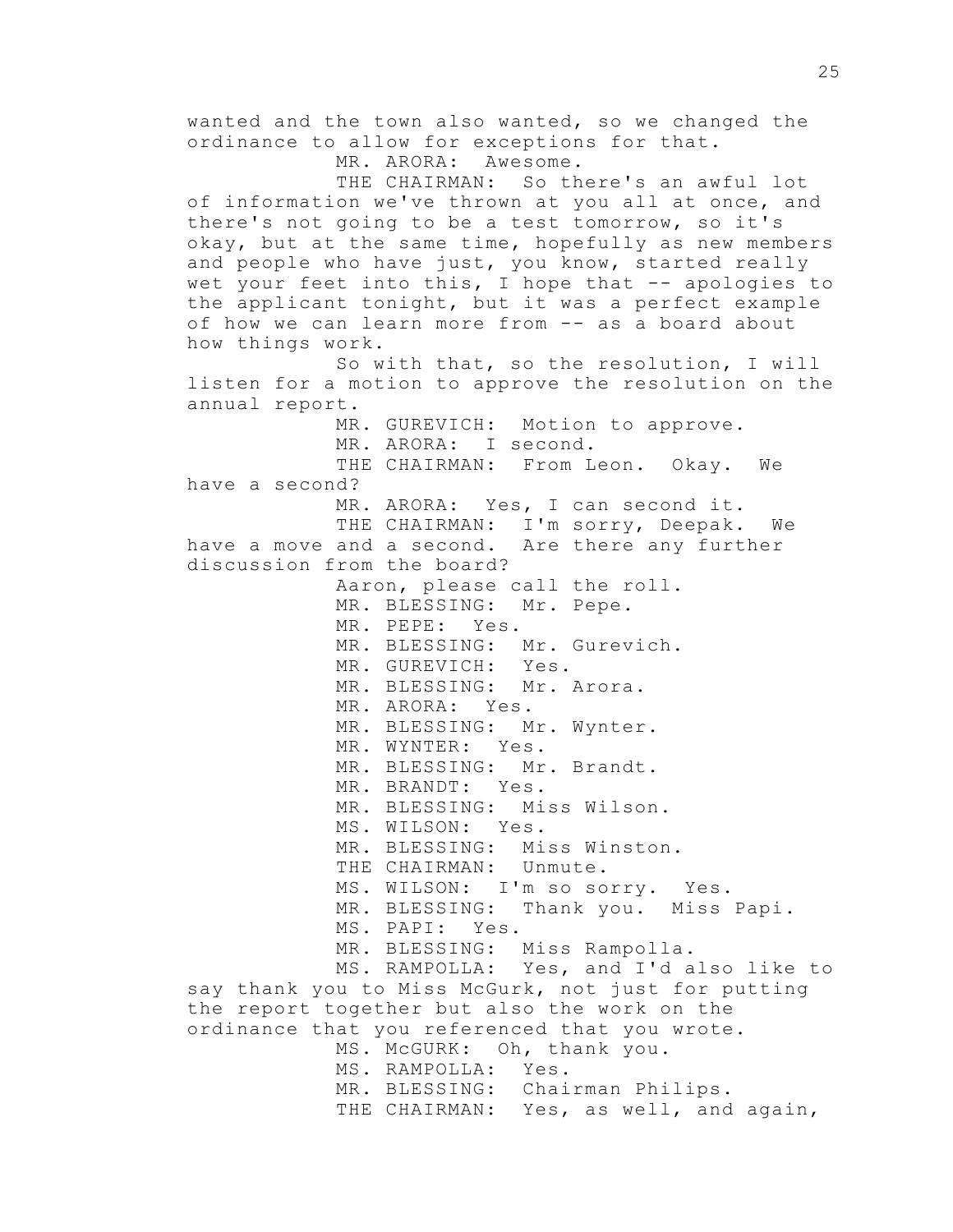from the -- for the members, you may not have been able to fully, you know, put together everything we did tonight, and if you did, that's great. If you didn't, you're welcome to call Jay, myself, you need in order to get some help -- Colleen. I'm sorry, Colleen. I saw your hand -- with regard to, you know, any questions you have about the board, and keep in mind that we are going to be having training sessions, that Colleen has gone out and reached out to most of you, if not all of you, to make sure that, you know, you have an opportunity to go to those classes and get some additional education. It's not -- it's something that we recommend and look forward to having all our members be certified. So anybody else, anything for -- before

we close out, anybody?

MR. WEINER: I have one item. I just want to add that, particularly for the newer members on the board, as counsel for the board, my job is not just to counsel everyone at the meeting as you hear me throughout the meetings giving commentary, asking questions, offering legal opinions and clarifications and so forth. As the board's attorney, I represent the entire board, and it's beyond the meeting. So if you're working on -- and what I mean by that is you get your materials in advance. You review them in order to prepare for the meeting. If something comes up in a particular matter where you're reviewing, you see the plans or an application or whatever it might be, something comes up along there and you have a question about it, because a lot of it you'll read the application, and the applicant will say this is the reason why we want a variance, as an example, tonight. There was a violation of a setback, and maybe you have a question about it, or in more -- it might even a little bit more complex, which are usually the D variances, which are use variances, and what those are about is where the ordinance doesn't permit the proposed use the applicant wants to use the property for, but when any of these things come up, you can call me at my office any time. I mean, to give everyone my  $--$  obviously, the staff has my number, and it's easily to locate, but if anyone has a pen or pencil nearby, it's 732-565-9400. My office is in East Brunswick on Cranbury Road near the high school. And, you know, many of, you know, the more longer tenured members of the board, many of you I've spoken with on multiple occasions because we've gone through this already, and you know my door and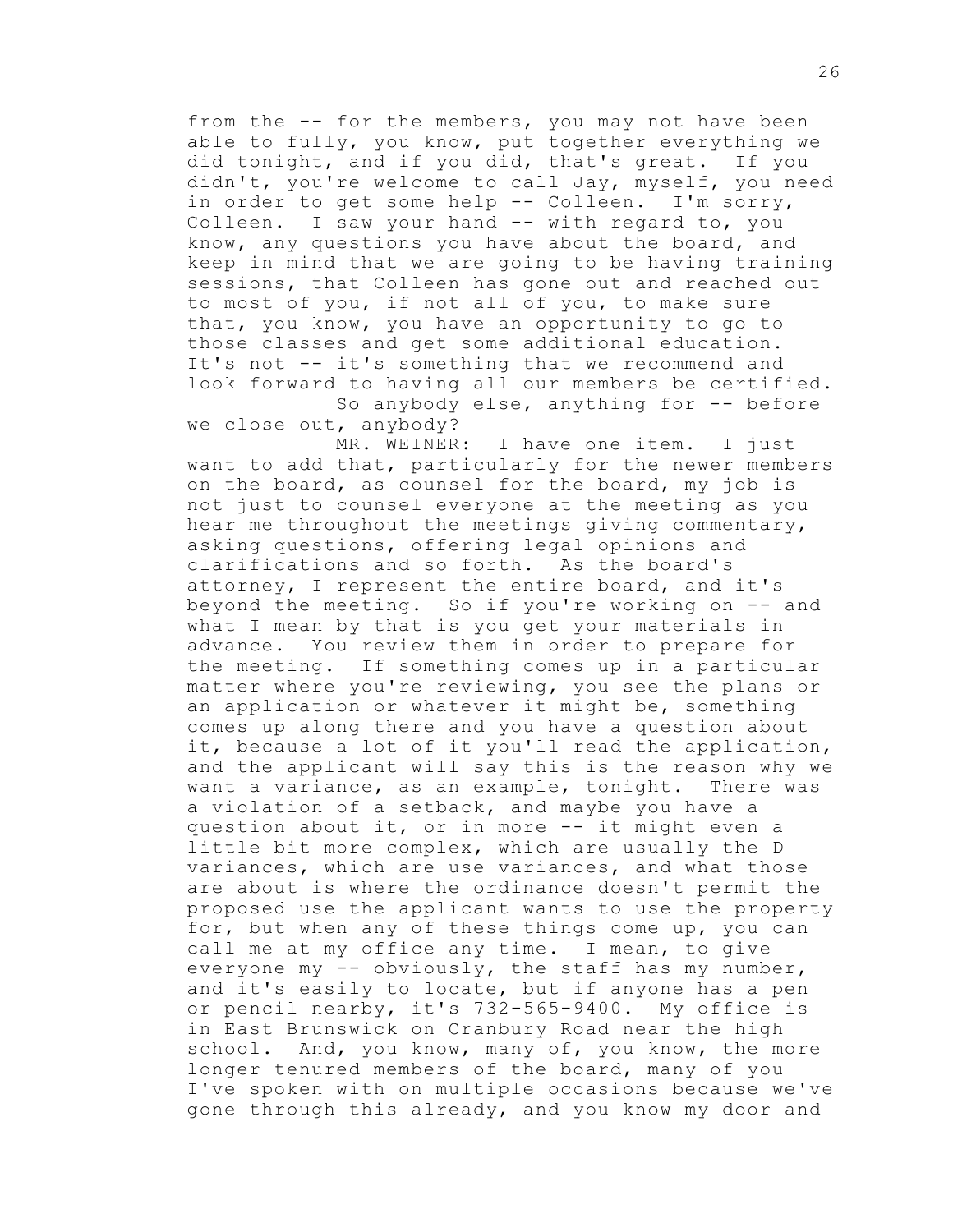phone are always open to give me a call, and I don't think I'm speaking out of place to say the same goes for Colleen, you know, as our planner. If you have a question, that's what our planning and engineering staff is for. So I don't want -- in fact, I encourage it because I'd rather if you have a question and are uncertain about something, call me before the meeting and say, hey, Jay, you know what, this came up, I'm really not sure, I have a question about this or that, can you please explain this to me, whatever the issue may be, and this way you don't feel that you're pressed for time or in front of the camera or when we're back hopefully soon in person if things improve as far as the pandemic, where you feel maybe you're a little bit restricted or a little bit reluctant to ask as many questions. Don't wait for the meeting. Give me a call before. I'm always available, and even if I can't answer the phone at that point, I will get back to you, and I will take as much time as is needed. That's what I am here for. It's to provide legal counsel to the board on board matters.

So I just wanted to add that because what happens is is the experienced members are not shy. They call me, and we go over it, and we discuss things, and, you know, if there's a question and kick it around and so forth, and a lot of times the newer members are a little bit either reluctant or just don't realize that they can do that and don't feel comfortable. So I want everyone to know that it's not an infringement or an overreach by calling me if you have a question. That's what I am here for. That's what part of my job is. So please fell free if any question comes up.

> That was it, Mr. Chairman. THE CHAIRMAN: Okay. MS. RAMPOLLA: Chairman. THE CHAIRMAN: Yes.

MS. RAMPOLLA: I just -- you had said the word certifications. I just wanted to clarify. I think the trainings that we're going to do with our planning and engineering staff, that doesn't replace the I guess certification that new and newer, who may not have taken the class through the League of Municipalities that they're required to have -- is it within 1 year still?

THE CHAIRMAN: I think with COVID that probably has been waived I would guess.

MS. RAMPOLLA: The requirement to have that training?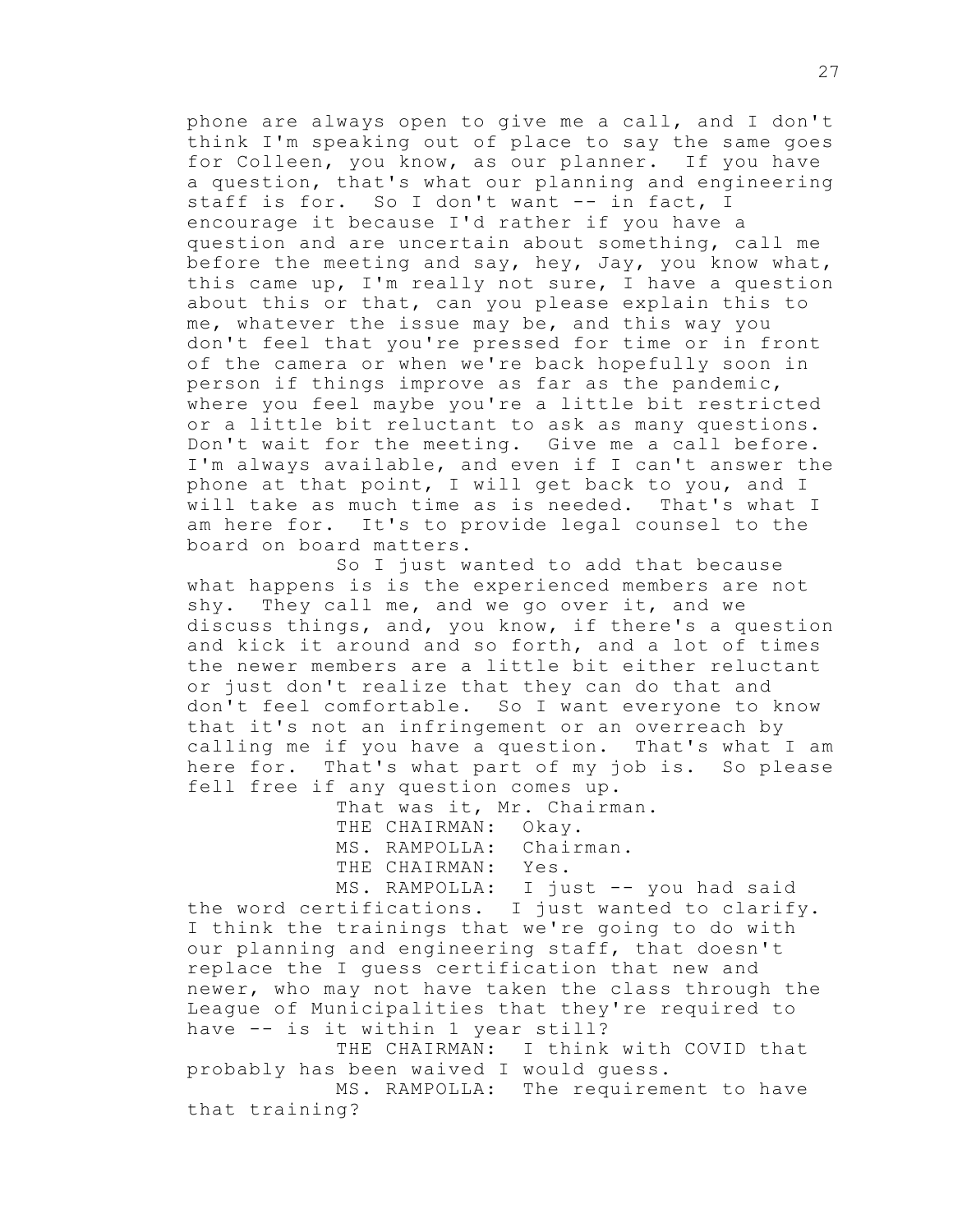THE CHAIRMAN: No, no, no, that you have to get a class within the year if they're having them. It's very difficult.

MS. RAMPOLLA: So --

MR. PEPE: I did mine online. I did mine online during COVID, so they definitely offer them online.

MS. RAMPOLLA: I thought it was a requirement, but I just wanted to  $--$  I don't know, maybe even for our new members, maybe get clarification for them, too.

MR. WEINER: Good point. I don't want anyone to think that what we're doing, which is supplemental, is in lieu of what's required. That still needs to be done.

MS. PAPI: Okay.

MS. RAMPOLLA: This is more sort of a replacement for that -- the orientations that would happen down at the municipal building but really couldn't happen during COVID, sort of replaces that orientation I guess, for lack of a better word.

MS. PAPI: Christine, now that you brought it up, once we've received the certification, do we have to repeat something again, or that's good?

MS. RAMPOLLA: Mr. Weiner, do you have -- I don't know -- my understanding one time.

MR. WEINER: My answer to that is no. If the requirements are changed by the state, then you'll be notified by the planning and engineering department if there's something comes down.

MS. PAPI: I haven't as yet received anything.

MR. ARORA: Same here.

THE CHAIRMAN: Amy, for what it's worth, I took the class probably in 2005, when they first started making the zoning boards of the state take those classes, and they've never come back again, so that's 16 years.

MS. PAPI: That sounds good.

THE CHAIRMAN: So they haven't come back to do it again. So unless or until they find somebody at the League that they can twist their arm to have refresher courses, it's probably not right now in the cards apparently.

All I have the board before we go, a couple of other things as we prepare for our next meeting. I encourage everyone to go to the sites that are before us. Get learning about the location, seeing the way it looks. Look at the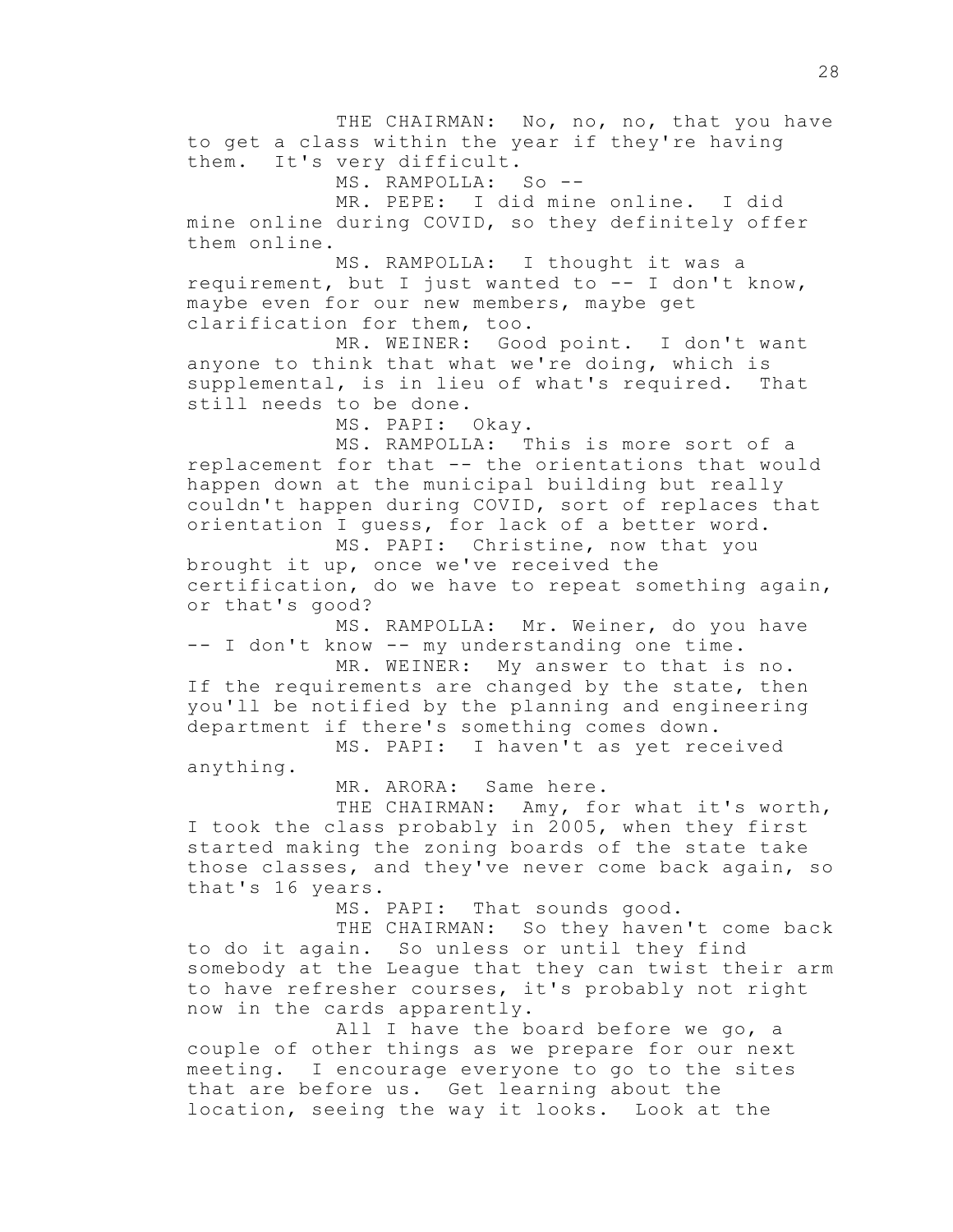plans you got, whatever the situation might be, because it's only helpful. We certainly want you to ask and, you know, questions that indicate that you have looked at something there and you found something or you just wanted a clarification from the applicant, and you are allowed to go to the property.

MS. McGURK: Individually.

THE CHAIRMAN: Comes before us, they sign a waiver stating that they will allow anybody from the zoning board to be on their property to look at it. You can't go into their house and walk around, but, I mean, obviously, you can certainly take a look at what it is they're asking.

So have we  $-$  has everybody got  $-$ Colleen, do you know if everybody has gotten their name tags?

MS. McGURK: Aaron would know.

MR. BLESSING: If I may, some of you who were with us during our meetings in December have picked them up.

MS. PAPI: Yes.

MR. BLESSING: Some members have not, just as well our two newer members, Miss Wilson, Miss Winston, we do also have name tags made up for you. They are available at our office. We are fully open to the public without an appointment so you can come in and pick them up anytime, unless you want them mailed to you, but either or. We have name tags.

THE CHAIRMAN: And you are allowed to take a look at it, so that would be if anybody questions you, that would be sort of like a get-out-of-jail-free card from somebody.

MR. WEINER: I would just add -- and Colleen just commented on it, and it was a good comment. You can go visit the property, and as the chairman said, it's encouraged. It would be a good idea to do so. If you go there and you happen to by chance run into another zoning board member who is likewise taking a look at the property, you can't discuss the property with the person while you're there. There are laws against it, the sunshine laws. Obviously, nothing prevents you, just like if you're walking down the street or in the supermarket and run into another member of the zoning board, you don't have to leave the store, but if you should have a by-chance encounter, you're not supposed to talk -- in accordance with the law, you're not supposed to talk and discuss board matters with